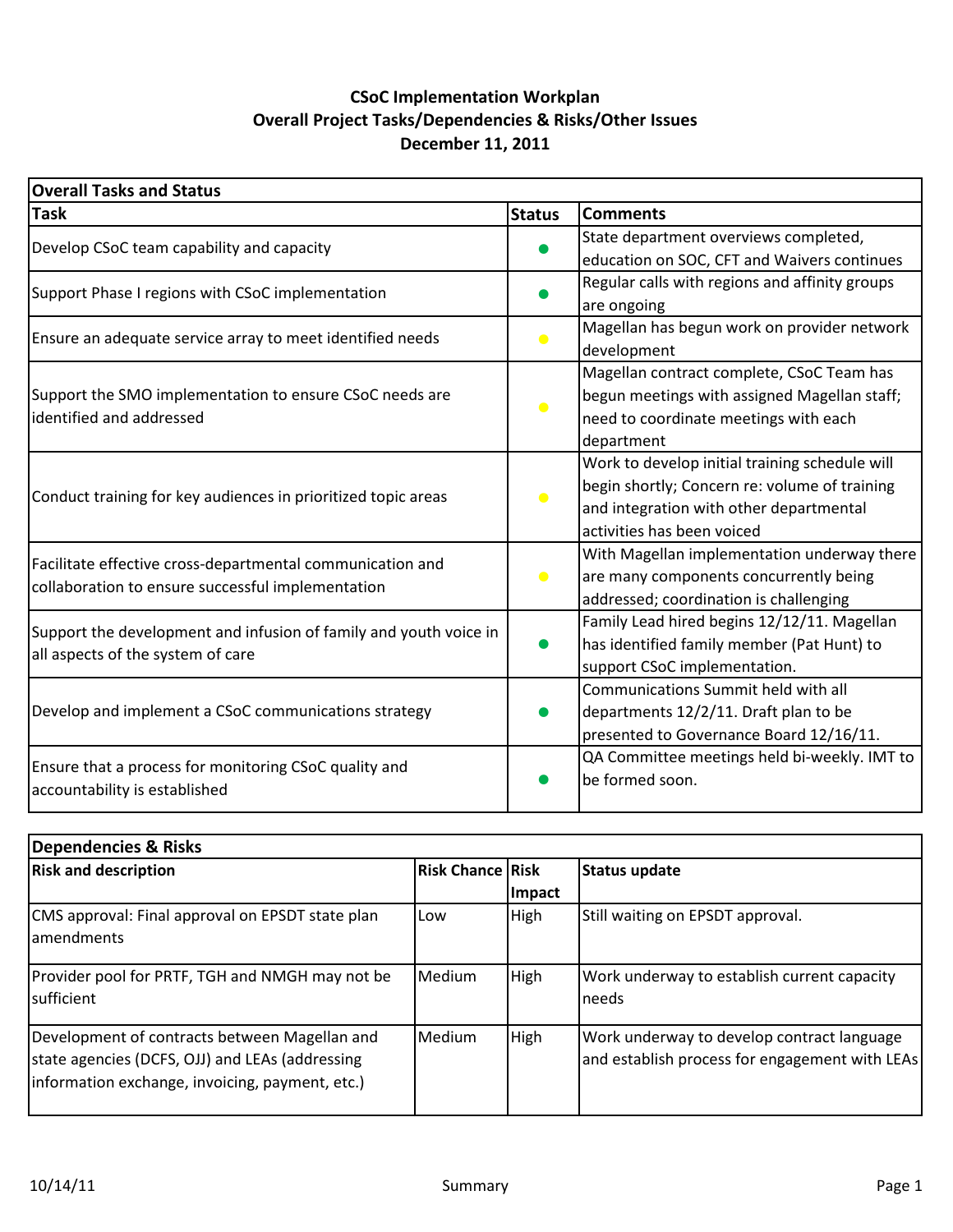| <i><b>Issues</b></i>                            |               |                                                      |
|-------------------------------------------------|---------------|------------------------------------------------------|
| <b>Issue and description</b>                    | Project       | lStatus                                              |
|                                                 | <b>Impact</b> |                                                      |
| Potential stakeholder concerns/buy-in with CSoC | Medium        | Planning series of forums to provide information and |
| approach and new way of doing business          |               | lidentify concerns                                   |

- I

٦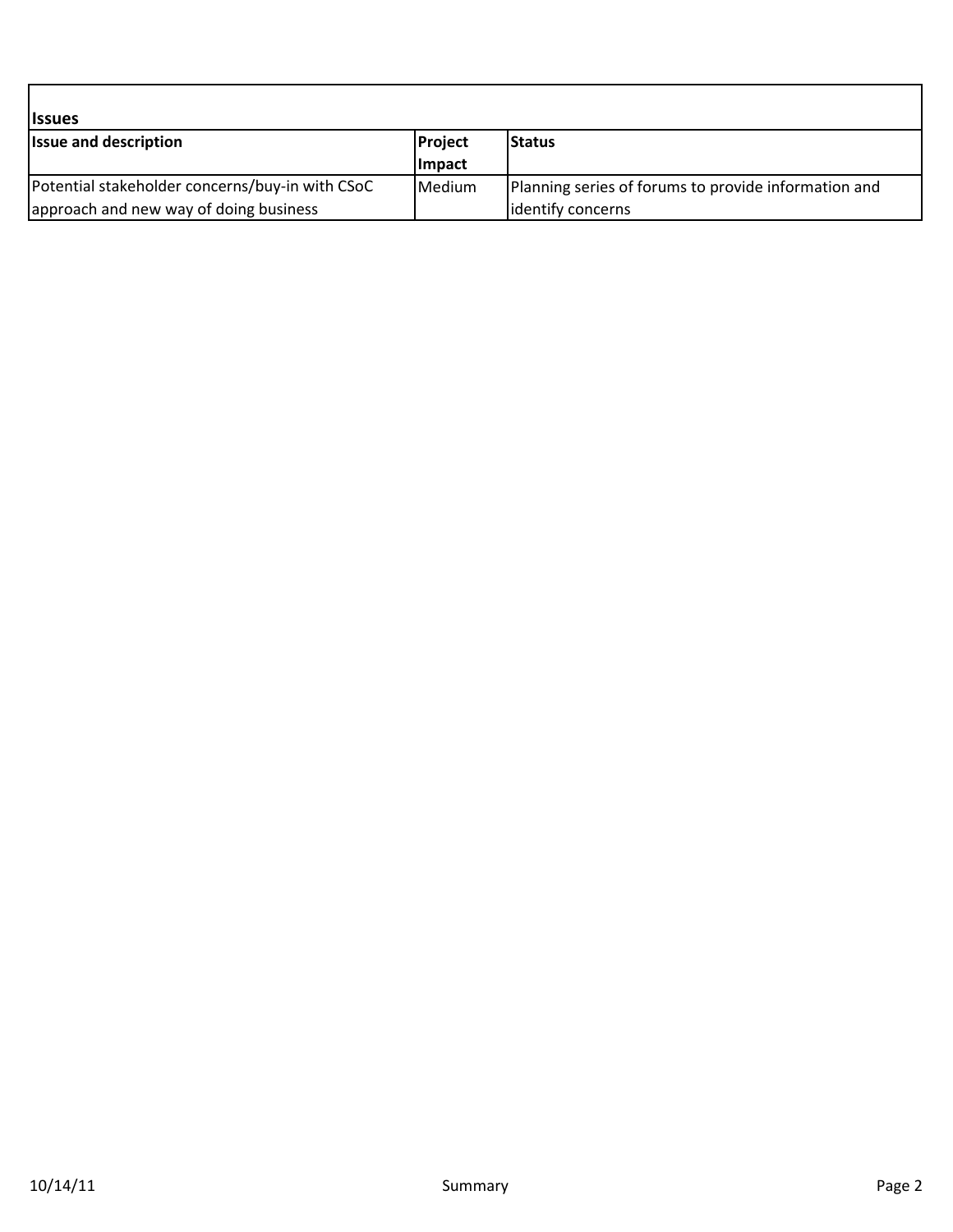|                 | <b>CSoC Implementation Workplan</b>                                                                                     |                               |  |                                   |                                  |                                                                                                                                                    |  |  |
|-----------------|-------------------------------------------------------------------------------------------------------------------------|-------------------------------|--|-----------------------------------|----------------------------------|----------------------------------------------------------------------------------------------------------------------------------------------------|--|--|
| #               | Task Task                                                                                                               | Person Responsible Start Date |  | <b>Due Date</b>                   | <b>Completion</b><br><b>Date</b> | <b>Notes/Comments</b>                                                                                                                              |  |  |
| $\frac{1}{1.1}$ | <b>Team Education/Capacity Building/Capability</b>                                                                      |                               |  |                                   |                                  |                                                                                                                                                    |  |  |
|                 | Provide foundational information/education on systems<br>of care to all CSoC team members                               | Jody Levison-<br>Johnson      |  | 6/6/2011 8/31/2011                | 8/31/2011                        |                                                                                                                                                    |  |  |
| 1.2             | Work with individual team members to enhance their<br>understanding of their and their department's role in the<br>CSoC | Jody Levison-<br>Johnson      |  | 6/6/2011 8/31/2011                | 8/31/2011                        |                                                                                                                                                    |  |  |
| 1.3             | Review CSoC organizational structure and ensure<br>adequate staffing to meet needs                                      | Jody Levison-<br>Johnson      |  | 7/1/2011 7/31/2011                | 7/31/2011                        |                                                                                                                                                    |  |  |
| 1.4             | Develop Family Lead role/responsibilities for CSoC Team                                                                 | Jody Levison-<br>Johnson      |  | 7/15/2011 7/31/2011               | 7/31/2011                        |                                                                                                                                                    |  |  |
| 1.5             | Work with OBH Human Resources to develop Family<br>Lead job description                                                 | Jody Levison-<br>Johnson      |  | 8/8/2011 8/15/2011                | 8/15/2011                        |                                                                                                                                                    |  |  |
| 1.6             | Recruit and Hire CSoC Family Lead                                                                                       | Jody Levison-<br>Johnson      |  | 8/15/2011 9/30/2011<br>11/30/11   |                                  | 11/21/2011 Family Lead position accepted<br>11/21/11. Shawn Herbert begins on<br>12/12/11.                                                         |  |  |
| 1.7             | Provide foundational information to CSoC team members Yvonne Diaz<br>on the Department of Children & Family Services    | Domingue/Gwen<br>Jackson      |  | 8/1/2011 10/31/2011               |                                  | 10/31/2011 Scheduled for 10/31/11 team meeting                                                                                                     |  |  |
| 1.8             | Provide foundational information to CSoC team members Janice Zube<br>on the Department of Education                     |                               |  | 8/1/2011 10/31/2011               |                                  | 10/31/2011 Scheduled for 10/31/11 team meeting                                                                                                     |  |  |
| 1.9             | Provide foundational information to CSoC team members Traci Perry<br>on the Office of Behavioral Health                 |                               |  | 8/1/2011 10/31/2011               | 10/17/2011                       |                                                                                                                                                    |  |  |
| 1.10            | Provide foundational information to CSoC team members Jacqueline Page<br>on the Office of Juvenile Justice              |                               |  | 8/1/2011 10/31/2011               |                                  | 10/31/2011 Scheduled for 10/31/11 team meeting                                                                                                     |  |  |
| 1.11            | Provide foundational information to CSoC team members Keith Durham<br>on Medicaid (SPAs, Waivers)                       |                               |  | 8/1/2011 10/31/2011<br>12/31/2011 |                                  | Medicaid has started a series of<br>trainings on authorities and services<br>manual conducted via conference call<br>live meetings every two weeks |  |  |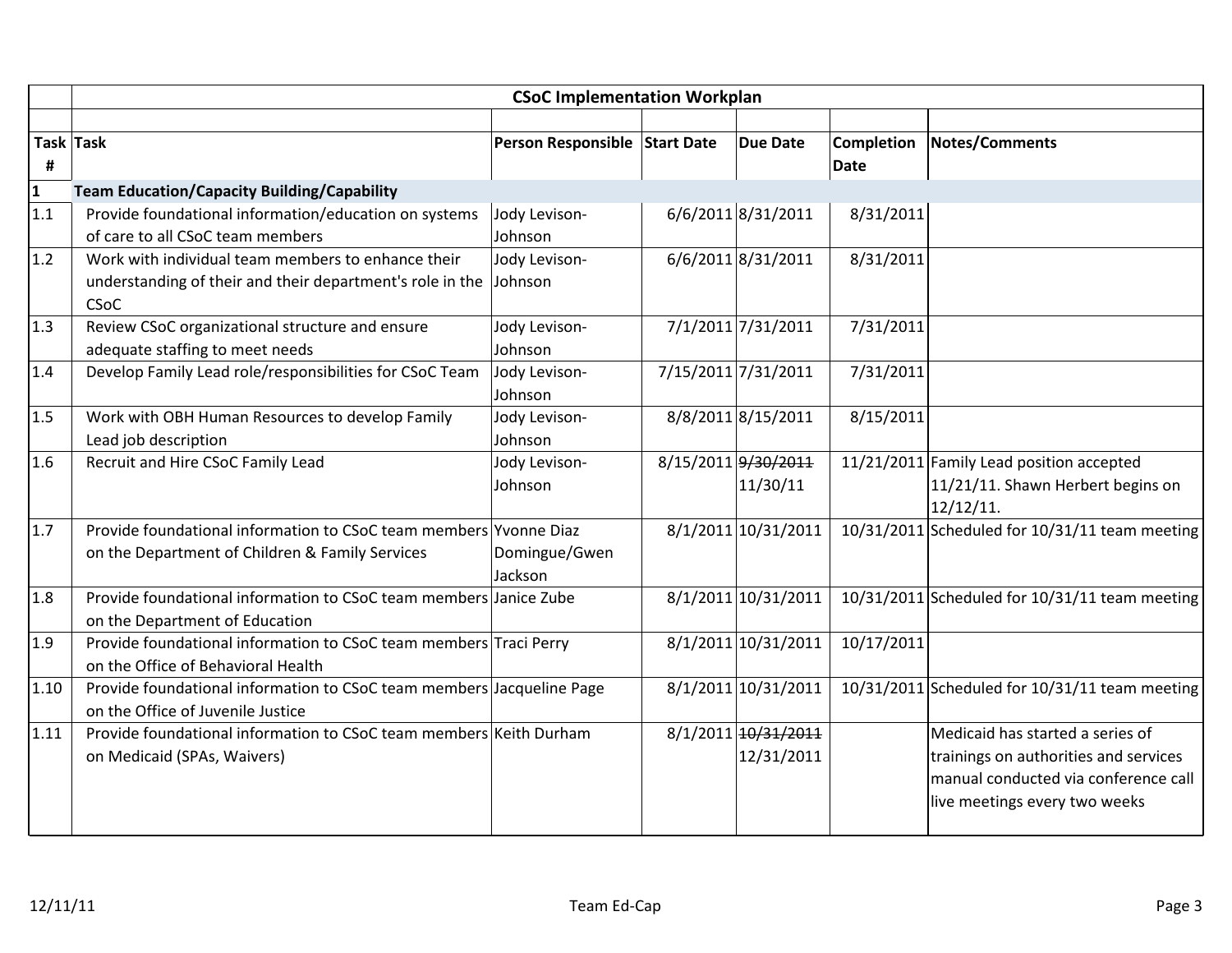|                | <b>CSoC Implementation Workplan</b>                                                 |                               |  |                                   |                           |                                                                                                                                                    |  |  |  |
|----------------|-------------------------------------------------------------------------------------|-------------------------------|--|-----------------------------------|---------------------------|----------------------------------------------------------------------------------------------------------------------------------------------------|--|--|--|
| Task Task<br>Ħ |                                                                                     | Person Responsible Start Date |  | Due Date                          | <b>Completion</b><br>Date | <b>Notes/Comments</b>                                                                                                                              |  |  |  |
| 1              | <b>Team Education/Capacity Building/Capability</b>                                  |                               |  |                                   |                           |                                                                                                                                                    |  |  |  |
| 1.12           | Develop CSoC team's full understanding of the service<br>array available under CSoC | Keith Durham                  |  | 8/1/2011 10/31/2011<br>12/31/2011 |                           | Medicaid has started a series of<br>trainings on authorities and services<br>manual conducted via conference call<br>live meetings every two weeks |  |  |  |
|                | IEND OF PROJECT                                                                     |                               |  |                                   |                           |                                                                                                                                                    |  |  |  |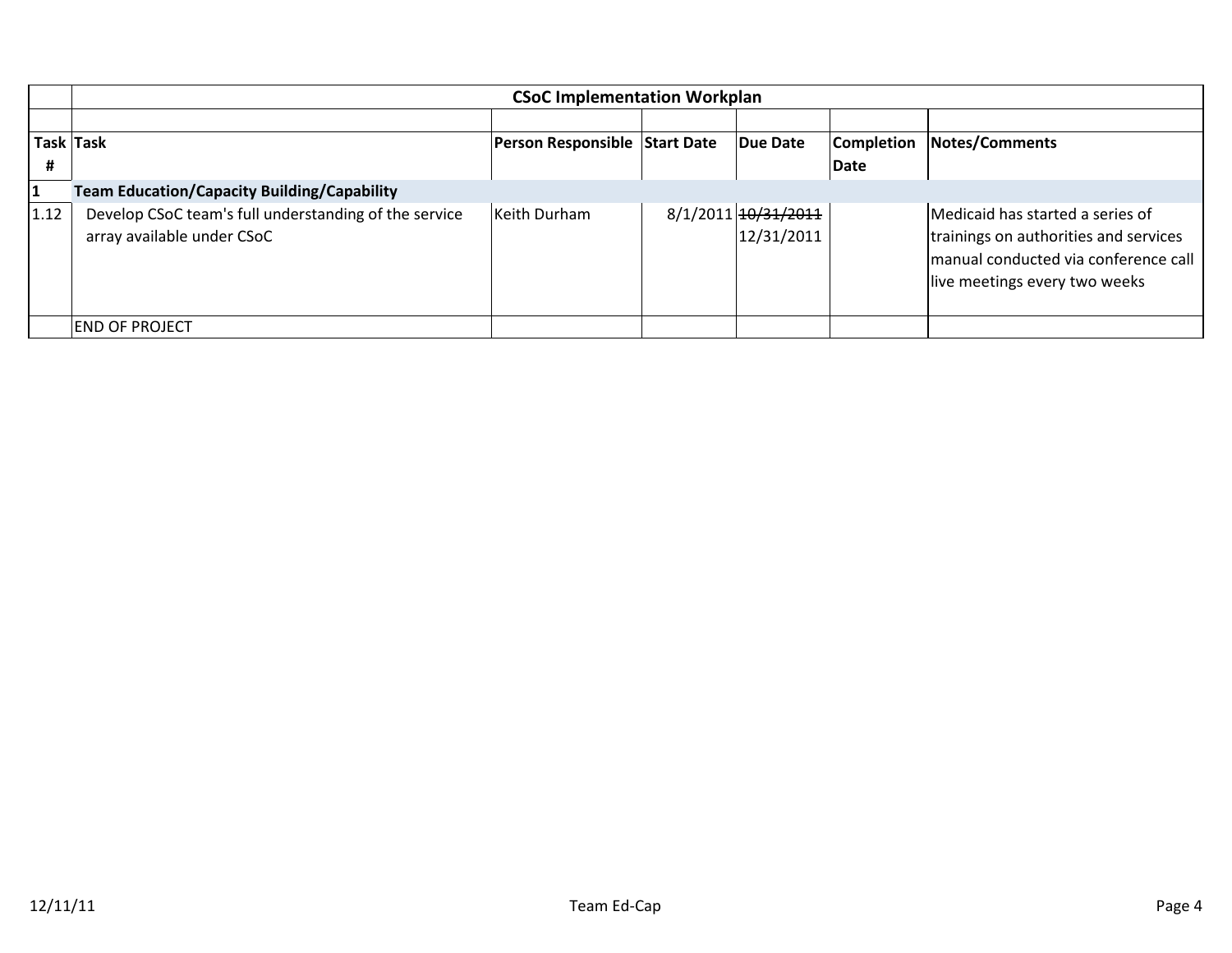|                | <b>CSoC Implementation Workplan</b>                                                                |                               |                      |                                  |                   |                                                                                                                                                                                           |  |
|----------------|----------------------------------------------------------------------------------------------------|-------------------------------|----------------------|----------------------------------|-------------------|-------------------------------------------------------------------------------------------------------------------------------------------------------------------------------------------|--|
|                |                                                                                                    |                               |                      |                                  |                   |                                                                                                                                                                                           |  |
|                | Task Task                                                                                          | Person Responsible Start Date |                      | <b>Due Date</b>                  | <b>Completion</b> | Notes/Comments                                                                                                                                                                            |  |
| #              |                                                                                                    |                               |                      |                                  | Date              |                                                                                                                                                                                           |  |
| $\overline{2}$ | Phase I WAA & FSO implementation                                                                   |                               |                      |                                  |                   |                                                                                                                                                                                           |  |
|                | Assign CSoC Team Liaisons to the five implementing<br>regions                                      | Jody Levison-<br>Johnson      |                      | 7/8/2011 7/8/2011                |                   | 7/8/2011 Region 2: Traci Perry (OBH)<br>Region 7: Janice Zube (DOE)<br>Region 8: Yvonne Diaz Domingue<br>(DCFS)<br>Region 9: Jacqueline Page (OJJ)<br>Jefferson Parish: Joe Keegan (DCFS) |  |
| 2.1            |                                                                                                    |                               |                      |                                  |                   |                                                                                                                                                                                           |  |
| 2.2            | Conduct initial outreach via email/telephone with<br>implementing regions                          | <b>CSoC Liaisons</b>          | $7/11/2011$ Weeks of | $7/11$ and<br>7/18/11            | 7/25/2011         |                                                                                                                                                                                           |  |
|                | Hold initial face-to-face meetings with representatives                                            | <b>CSoC Liaisons &amp;</b>    |                      | 8/1/2011 Weeks of                |                   | 8/16/2011 Region 2: 8/10/11                                                                                                                                                               |  |
| 2.3            | from the region, WAA and FSO                                                                       | <b>CSoC Director</b>          |                      | $8/1, 8/8$ &<br>8/15/11          |                   | Region 7: 8/1/11<br>Region 8: 8/12/11<br>Region 9: 8/11/11 (YDD & JLJ)<br>Jefferson Parish: 8/16/11                                                                                       |  |
|                | Identify initial technical assistance and training needs for                                       | CSoC Liaisons &               | $8/1/2011$ Ongoing   |                                  | Ongoing           |                                                                                                                                                                                           |  |
| 2.4            | each region                                                                                        | <b>CSoC Director</b>          |                      |                                  |                   |                                                                                                                                                                                           |  |
| 2.5            | Develop initial individualized training and technical<br>assistance plans for each region          | <b>CSoC Liaisons</b>          |                      | 8/16/2011 10/31/2011<br>12/01/11 |                   | 12/1/2011 All regions: v1 submitted 12/01/11                                                                                                                                              |  |
|                | Create templates to support implementation across                                                  | <b>CSoC Liaisons &amp;</b>    |                      | 8/8/2011 9/30/2011               | 10/3/2011         |                                                                                                                                                                                           |  |
| 2.6            | region (job descriptions, policies/practices, community<br>team development)                       | <b>CSoC Director</b>          |                      |                                  |                   |                                                                                                                                                                                           |  |
|                | Plan Implementation Institute (logistics, agenda,                                                  | <b>CSoC Liaisons &amp;</b>    |                      | 6/15/2011 10/4/2011              | 10/3/2011         |                                                                                                                                                                                           |  |
| 2.7            | speakers, handouts, etc.)                                                                          | <b>CSoC Director</b>          |                      |                                  |                   |                                                                                                                                                                                           |  |
|                | Hold Implementation Institute to provide consistent                                                | <b>CSoC Liaisons &amp;</b>    |                      | 10/5/2011 10/7/2011              | 10/7/2011         |                                                                                                                                                                                           |  |
|                | foundational information, ensure community planning<br>time and begin learning community structure | <b>CSoC Director</b>          |                      |                                  |                   |                                                                                                                                                                                           |  |
| 2.8            |                                                                                                    |                               |                      |                                  |                   |                                                                                                                                                                                           |  |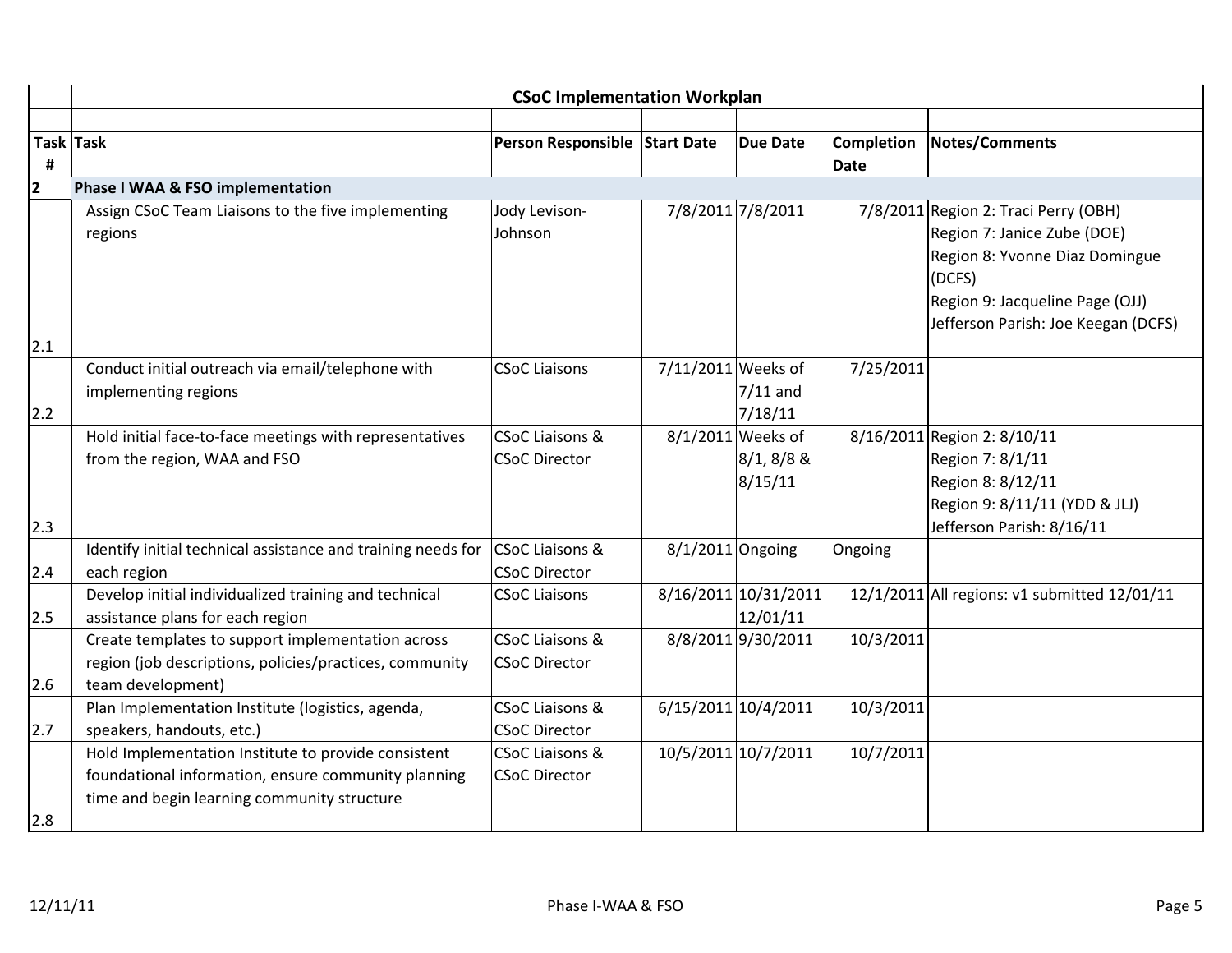|              | <b>CSoC Implementation Workplan</b>                                                                  |                               |  |                               |                   |                                      |  |  |  |
|--------------|------------------------------------------------------------------------------------------------------|-------------------------------|--|-------------------------------|-------------------|--------------------------------------|--|--|--|
|              |                                                                                                      |                               |  |                               |                   |                                      |  |  |  |
| Task Task    |                                                                                                      | Person Responsible Start Date |  | <b>Due Date</b>               | <b>Completion</b> | Notes/Comments                       |  |  |  |
| #            |                                                                                                      |                               |  |                               | Date              |                                      |  |  |  |
| $\mathbf{2}$ | Phase I WAA & FSO implementation                                                                     |                               |  |                               |                   |                                      |  |  |  |
| 2.9          | Provide initial support/facilitation (as needed) to regional CSoC Liaisons<br><b>Community Teams</b> |                               |  | 8/22/2011 10/31/2011 Ongoing  |                   |                                      |  |  |  |
|              | Convene learning community calls/webinars across                                                     | <b>CSoC Liaisons &amp;</b>    |  | 10/17/2011 10/31/2011         |                   | Begins with 1:1 regional calls and   |  |  |  |
|              | regions                                                                                              | <b>CSoC Director</b>          |  | 12/31/11                      |                   | affinity calls per discussion with   |  |  |  |
| 2.10         |                                                                                                      |                               |  |                               |                   | regions                              |  |  |  |
|              | Convene affinity group calls/webinars across regions                                                 | <b>CSoC Liaisons &amp;</b>    |  | 10/17/2011 10/31/2011 Ongoing |                   | FSOs: Janice/Gwen: Scheduled         |  |  |  |
|              |                                                                                                      | <b>CSoC Director</b>          |  |                               |                   | 11/18/11 and 12-19-11                |  |  |  |
|              |                                                                                                      |                               |  |                               |                   | WAAs: Yvonne/Jacqueline: Scheduled   |  |  |  |
|              |                                                                                                      |                               |  |                               |                   | for 11/16/11; 1st call held 11/16/11 |  |  |  |
|              |                                                                                                      |                               |  |                               |                   | and to occur the 3rd Thursday of the |  |  |  |
| 2.11         |                                                                                                      |                               |  |                               |                   | month                                |  |  |  |
|              | Identify minimum data set that includes key outcomes                                                 | CSoC Liaisons &               |  | 7/1/2011 10/31/2011           |                   | Will require input from Governance   |  |  |  |
|              | and indicators for WAAs and FSOs                                                                     | <b>CSoC Director</b>          |  | 12/31/11                      |                   | Board, QA committee and WAA/FSOs     |  |  |  |
| 2.12         |                                                                                                      |                               |  |                               |                   |                                      |  |  |  |
|              | Establish referral process for Independent Evaluations,                                              | Jody Levison-                 |  | 9/30/2011 12/31/2011          |                   |                                      |  |  |  |
|              | WAAs and FSOs                                                                                        | Johnson/Tony                  |  |                               |                   |                                      |  |  |  |
| 2.13         |                                                                                                      | Speier/SMO                    |  |                               |                   |                                      |  |  |  |
|              | Create process for identifying potential CSoC enrollees                                              | Jody Levison-                 |  | 9/30/2011 12/31/2011          |                   |                                      |  |  |  |
| 2.14         | and determining eligibility for CSoC                                                                 | Johnson                       |  |                               |                   |                                      |  |  |  |
|              | Establish communication protocols for WAA, FSO and                                                   | <b>CSoC Liaisons</b>          |  | 10/30/2011 12/31/2011         |                   | Region 8: TA provided to keep comm   |  |  |  |
| 2.15         | <b>Independent Evaluators</b>                                                                        |                               |  |                               |                   | open                                 |  |  |  |
|              | <b>Establish Barriers process</b>                                                                    | Jody Levison-                 |  | 10/30/2011 12/31/2011         |                   |                                      |  |  |  |
| 2.16         |                                                                                                      | Johnson                       |  |                               |                   |                                      |  |  |  |
|              | Assign any identified issues to proper group or person                                               | <b>CSoC Liaisons &amp;</b>    |  | 11/1/2011 1/15/2012           | Ongoing           |                                      |  |  |  |
| 2.17         |                                                                                                      | <b>CSoC Director</b>          |  |                               |                   |                                      |  |  |  |
|              | Report identified issues needing policy level intervention                                           | Jody Levison-                 |  | 1/15/2012 1/31/2012           | Ongoing           |                                      |  |  |  |
| 2.18         | to the Governance Board                                                                              | Johnson                       |  |                               |                   |                                      |  |  |  |
|              | Resolve policy level issues                                                                          | <b>State Governance</b>       |  | 11/1/2011 1/31/2012           | Ongoing           |                                      |  |  |  |
| 2.19         |                                                                                                      | <b>Board</b>                  |  |                               |                   |                                      |  |  |  |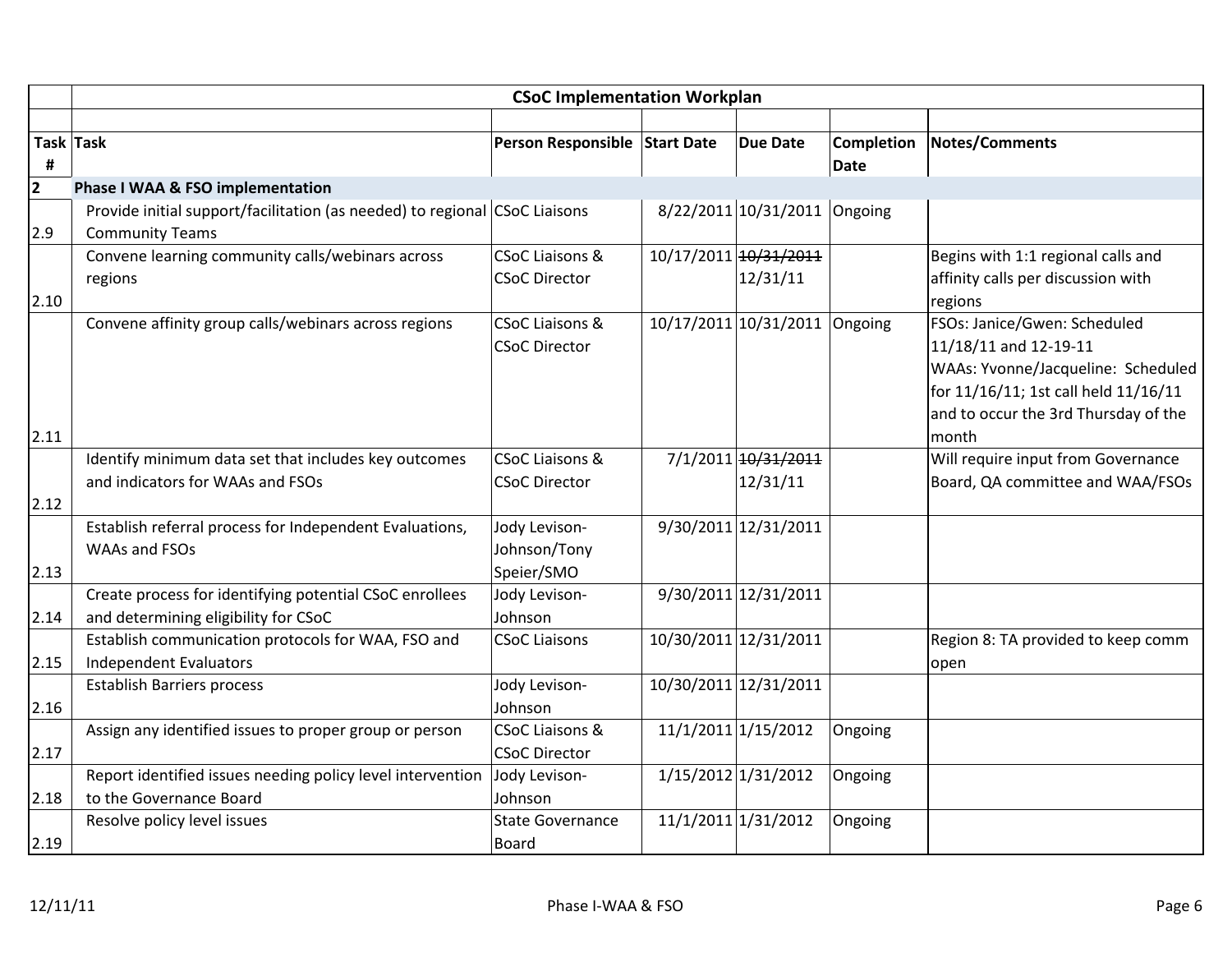|                         | <b>CSoC Implementation Workplan</b>                   |                               |                    |                      |                   |                                       |  |  |
|-------------------------|-------------------------------------------------------|-------------------------------|--------------------|----------------------|-------------------|---------------------------------------|--|--|
|                         |                                                       |                               |                    |                      |                   |                                       |  |  |
|                         | Task Task                                             | Person Responsible Start Date |                    | <b>Due Date</b>      | <b>Completion</b> | <b>Notes/Comments</b>                 |  |  |
| #                       |                                                       |                               |                    |                      | <b>Date</b>       |                                       |  |  |
| $\overline{\mathbf{2}}$ | Phase I WAA & FSO implementation                      |                               |                    |                      |                   |                                       |  |  |
|                         | Develop and finalize WAA enrollment procedures        | Jody Levison-                 |                    | 9/30/2011 12/31/2011 |                   | This will be formed by the out of     |  |  |
|                         |                                                       | Johnson / Shawn               |                    | 1/31/12              |                   | home placement assessment             |  |  |
| 2.20                    |                                                       | Thiele / Pat Hunt             |                    |                      |                   |                                       |  |  |
|                         | Develop and finalize service referral policies and    | Jody Levison-                 |                    | 9/30/2011 12/31/2011 |                   |                                       |  |  |
|                         | procedures                                            | Johnson / Shawn               |                    |                      |                   |                                       |  |  |
| 2.21                    |                                                       | Thiele / Pat Hunt             |                    |                      |                   |                                       |  |  |
|                         | Begin Waiver eligibility determinations               | Lisa                          | 12/1/2011 1/1/2012 |                      |                   |                                       |  |  |
|                         |                                                       | Longfellow/Diane              |                    |                      |                   |                                       |  |  |
| 2.22                    |                                                       | <b>Batts</b>                  |                    |                      |                   |                                       |  |  |
|                         | Offer Wraparound Orientation sessions for all regions | Kim Estep                     |                    | 1/1/2012 1/31/2012   |                   |                                       |  |  |
|                         |                                                       | (Innovations                  |                    |                      |                   |                                       |  |  |
| 2.23                    |                                                       | Institute)                    |                    |                      |                   |                                       |  |  |
|                         | Offer Wraparound Facilitation, Family Support         | Kim Estep                     |                    | 2/1/2012 2/28/2012   |                   |                                       |  |  |
|                         | Organization and Community Fundamentals training for  | (Innovations                  |                    |                      |                   |                                       |  |  |
| 2.24                    | all regions                                           | Institute)                    |                    |                      |                   |                                       |  |  |
|                         | Offer Cultural and Linguistic Competence training for | Vivian Jackson                |                    | 2/1/2012 2/28/2012   |                   | Time extended due to staging training |  |  |
|                         | CSoC Liaisons, Governance Board and all regions       | (Georgetown)                  |                    | 4/30/12              |                   |                                       |  |  |
| 2.25                    |                                                       |                               |                    |                      |                   |                                       |  |  |
|                         | Offer CANS training for WAAs, FSOs and                | John Lyons                    |                    | 2/1/2012 2/28/2012   |                   |                                       |  |  |
| 2.26                    | Agency/Community partners                             |                               |                    |                      |                   |                                       |  |  |
|                         | Support staffing and implementation issues within the | <b>CSoC Liaisons &amp;</b>    |                    | $8/1/2011$ 1/1/2012  | Ongoing           |                                       |  |  |
| 2.27                    | Wraparound agencies                                   | <b>CSoC Director</b>          |                    |                      |                   |                                       |  |  |
|                         | Support staffing and implementation needs within the  | <b>CSoC Liaisons &amp;</b>    |                    | 8/1/2011 1/1/2012    | Ongoing           |                                       |  |  |
| 2.28                    | <b>Family Support organizations</b>                   | <b>CSoC Director</b>          |                    |                      |                   |                                       |  |  |
|                         | Participate in the preliminary Needs Assessment/Gaps  | CSoC Team &                   |                    | 9/1/2011 1/1/2012    |                   |                                       |  |  |
|                         | Analysis process to identify EBPs for implementation  | Regions / Brian               |                    |                      |                   |                                       |  |  |
| 2.29                    |                                                       | Smock                         |                    |                      |                   |                                       |  |  |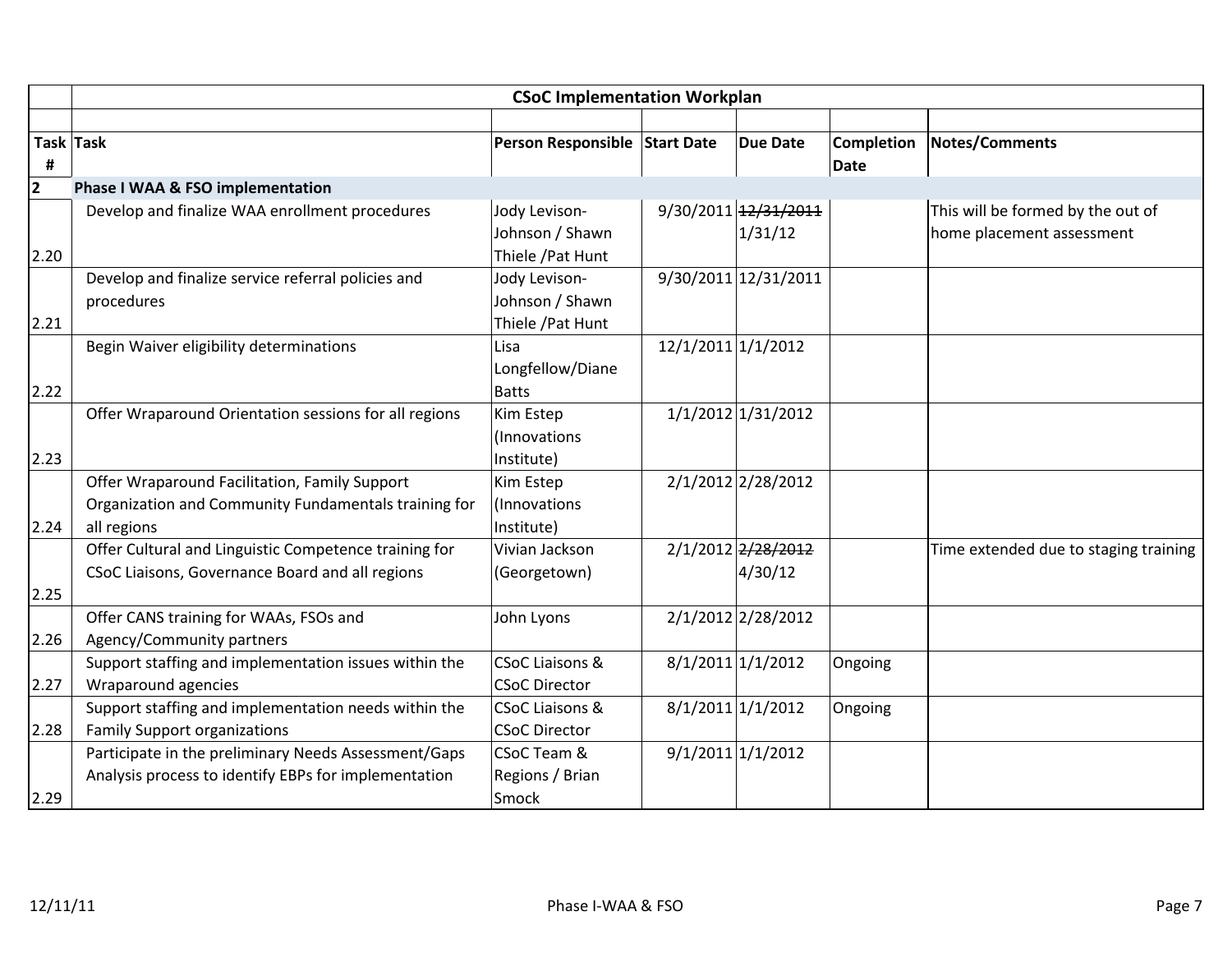|      | <b>CSoC Implementation Workplan</b>                   |                               |  |                     |                   |                           |  |  |
|------|-------------------------------------------------------|-------------------------------|--|---------------------|-------------------|---------------------------|--|--|
|      |                                                       |                               |  |                     |                   |                           |  |  |
|      | Task Task                                             | Person Responsible Start Date |  | Due Date            | <b>Completion</b> | <b>Notes/Comments</b>     |  |  |
| #    |                                                       |                               |  |                     | Date              |                           |  |  |
| 2    | <b>Phase I WAA &amp; FSO implementation</b>           |                               |  |                     |                   |                           |  |  |
|      | Review results from preliminary Needs Assessment/Gaps | Tony Speier/ Russell          |  | 1/1/2012 2/1/2012   |                   | Perhaps involvement of QA |  |  |
|      | Analysis and formulate recommendations regarding      | Semon /Jody                   |  | 3/1/2012            |                   | Committee or other cross- |  |  |
|      | priority EBPs for implementation                      | Levison-Johnson               |  |                     |                   | departmental team         |  |  |
| 2.30 |                                                       |                               |  |                     |                   |                           |  |  |
|      | Begin Wraparound and Family support service delivery  | WAA/FSO providers             |  | $3/1/2012$ 3/1/2012 |                   |                           |  |  |
| 2.31 |                                                       |                               |  |                     |                   |                           |  |  |
|      |                                                       |                               |  |                     |                   |                           |  |  |
|      |                                                       |                               |  |                     |                   |                           |  |  |
|      | <b>END OF PROJECT</b>                                 |                               |  |                     |                   |                           |  |  |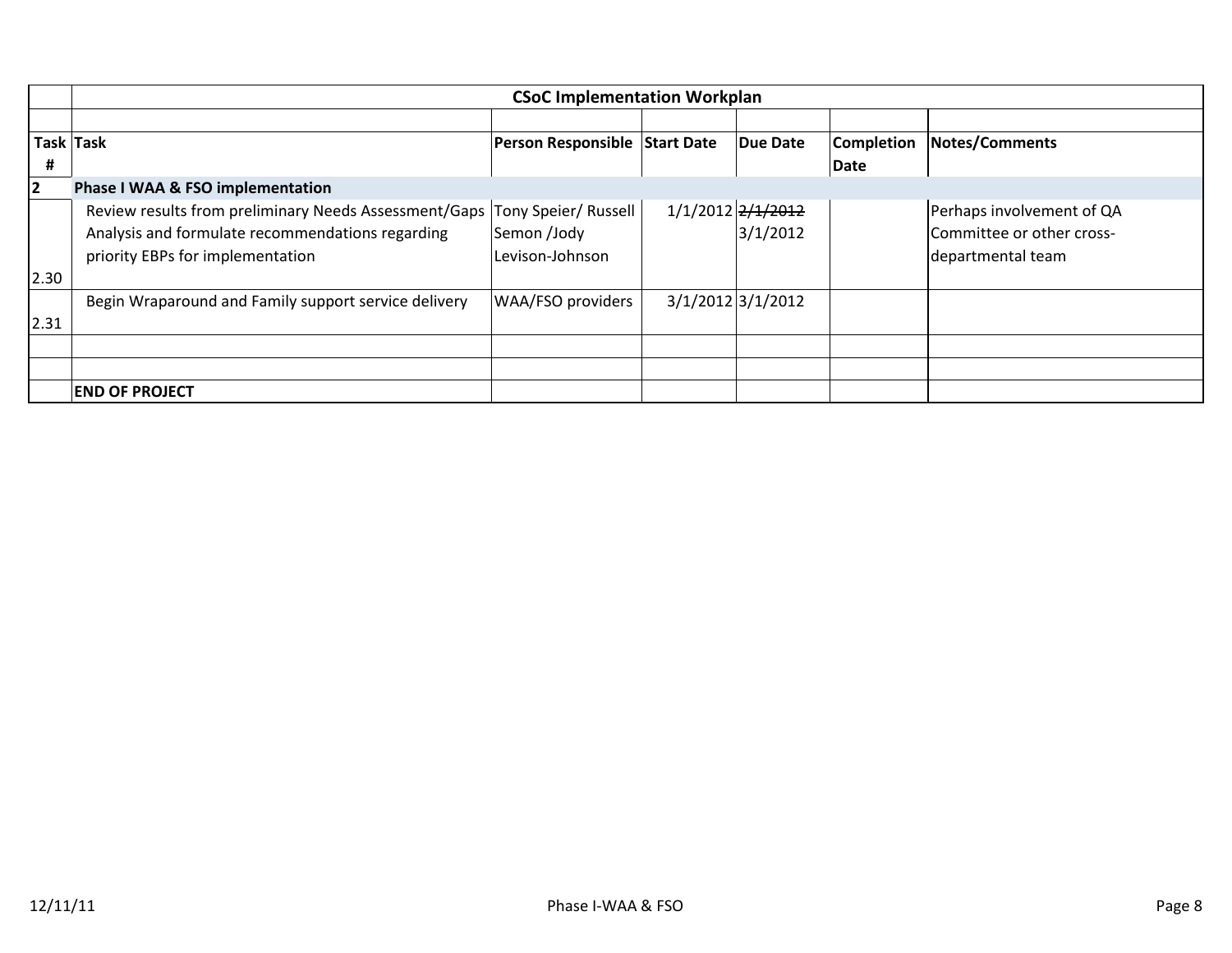|                       | <b>CSoC Implementation Workplan</b>                    |                               |  |                                                                       |                           |                                                                                                                           |  |
|-----------------------|--------------------------------------------------------|-------------------------------|--|-----------------------------------------------------------------------|---------------------------|---------------------------------------------------------------------------------------------------------------------------|--|
| <b>Task Task</b><br># |                                                        | Person Responsible Start Date |  | <b>Due Date</b>                                                       | <b>Completion</b><br>Date | <b>Notes/Comments</b>                                                                                                     |  |
| 3                     | Service array                                          |                               |  |                                                                       |                           |                                                                                                                           |  |
| 3.1                   | Finalize Service Definitions for CSoC                  | Keith Durham                  |  | 6/1/2011 9/1/2011<br>10/31/11<br>11/30/2011<br>12/15/2011<br>12/31/11 |                           | Service manual finalized,<br>dissemination scheduled by month's<br>end                                                    |  |
|                       | Finalize rates for all services                        | Keith Durham /                |  | 7/1/2011 9/1/2011                                                     |                           | 8/31/2011 Work continues on Non-Medical                                                                                   |  |
| 3.2                   |                                                        | <b>Mary Norris</b>            |  |                                                                       |                           | Group Home rates                                                                                                          |  |
| 3.3                   | Finalize and receive approval of Authorities documents | Keith Durham / Dee<br>York    |  | 6/1/2011 10/15/2011<br>11/1/2011<br>11/30/2011<br>12/15/2011          |                           | Still waiting on EPSDT approval                                                                                           |  |
|                       | Finalize provider certification process                | Rusty Semon / Brian           |  | 7/1/2011 10/31/2011                                                   |                           | Work between Magellan and OBH to                                                                                          |  |
| 3.4                   |                                                        | Smock                         |  | 1/15/2012                                                             |                           | finalize is underway                                                                                                      |  |
| 3.5                   | Finalize provider credentialing process                | Magellan                      |  | 7/1/2011 10/31/2011<br>11/30/11                                       |                           | Magellan will finalize once contract is<br>complete                                                                       |  |
| 3.6                   | Finalize licensing standards                           | Erin Rabalais                 |  | 7/1/2011 14/30/2011<br>12/31/11                                       |                           | Department reps will participate to<br>ensure departments needs/issues are<br>addressed and appropriately<br>responded to |  |
|                       | Establish eligibility processes for CSoC that ensure   | Randy                         |  | 10/1/2011 14/30/2011                                                  |                           | Work underway within IT Teams                                                                                             |  |
| 3.7                   | appropriate financing/billing for all enrollees        | Lemoine/Brian<br>Smock        |  | 1/31/12                                                               |                           | which include departmental reps                                                                                           |  |
|                       | Ensure state departments' priority needs for service   | <b>CSoC Liaisons &amp;</b>    |  | 7/1/2011 1/31/2012                                                    | Ongoing                   | Examples: Infant Mental Health,                                                                                           |  |
| 3.8                   | development are addressed                              | <b>CSoC Director</b>          |  |                                                                       |                           | LaMod, etc.                                                                                                               |  |
|                       | Assess current capacity and need for out of home       | Jody Levison-                 |  | 10/1/2011 12/31/2011                                                  |                           | Work underway with Magellan and                                                                                           |  |
| 3.9                   | placement options                                      | Johnson                       |  | 1/15/12                                                               |                           | departments to compile enrollee list;<br>contract with Praed Foundation (John<br>Lyons) under development                 |  |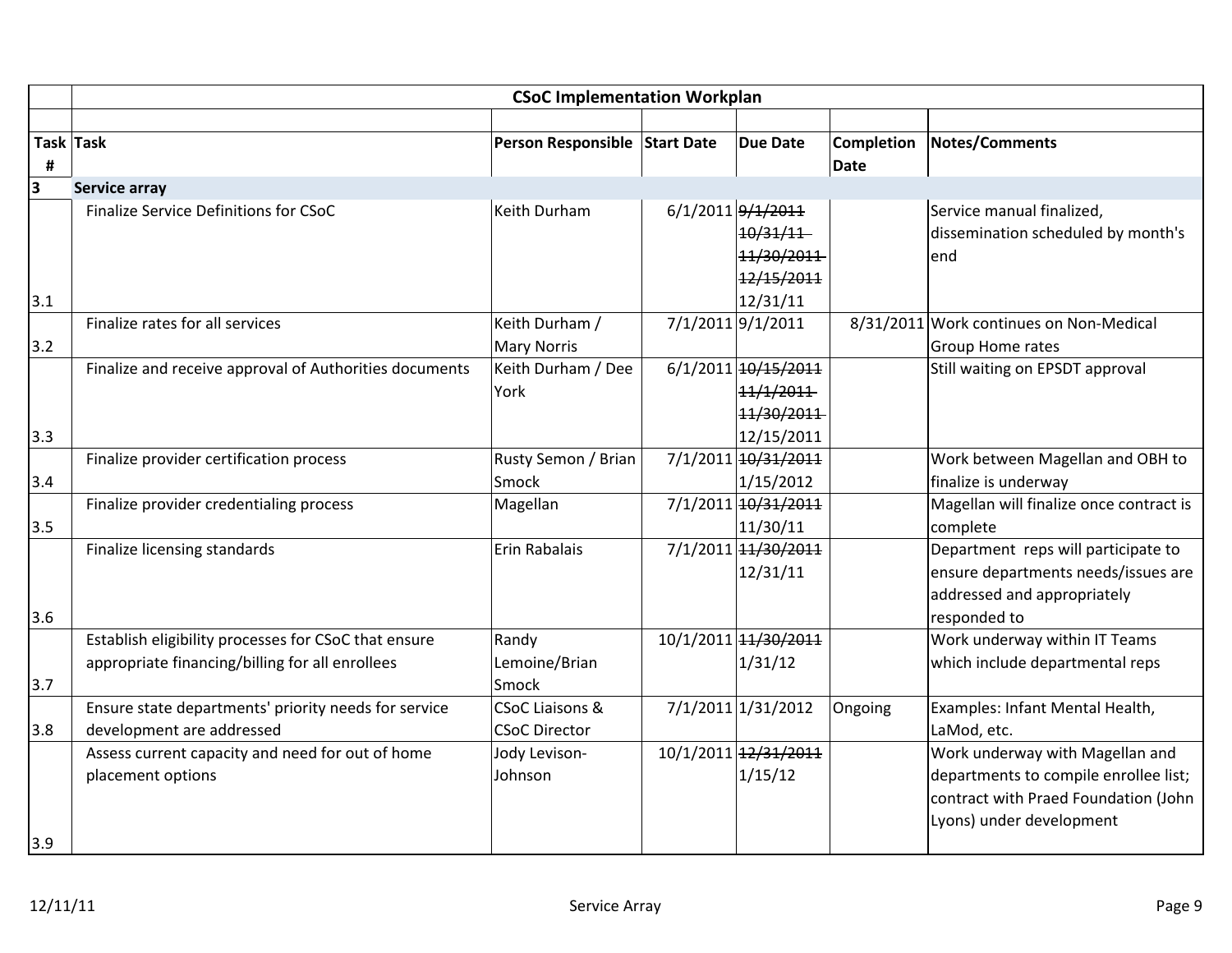|      | <b>CSoC Implementation Workplan</b>                       |                               |                      |                       |                                 |                                                  |  |  |
|------|-----------------------------------------------------------|-------------------------------|----------------------|-----------------------|---------------------------------|--------------------------------------------------|--|--|
|      |                                                           |                               |                      |                       |                                 |                                                  |  |  |
|      | Task Task                                                 | Person Responsible Start Date |                      | <b>Due Date</b>       | <b>Completion</b>               | <b>Notes/Comments</b>                            |  |  |
| Ħ,   |                                                           |                               |                      |                       | Date                            |                                                  |  |  |
| 3    | <b>Service array</b>                                      |                               |                      |                       |                                 |                                                  |  |  |
|      | Re-assess rates for HomeBuilders (IHBS)                   | <b>Yvonne Diaz</b>            |                      |                       | 10/1/2011 12/31/2011 12/28/2011 | DCFS will continue to coordinate                 |  |  |
|      |                                                           | Domingue                      |                      |                       |                                 | training and begin discussions                   |  |  |
| 3.10 |                                                           |                               |                      |                       |                                 | regarding future with Magellan                   |  |  |
|      | Provide CSoC training to all providers in the network     | <b>CSoC Liaisons &amp;</b>    |                      | 10/1/2011 1/31/2012   |                                 | Fundamentals of CSoC, participation              |  |  |
|      |                                                           | CSoC Director /               |                      |                       |                                 | in child & family teams, etc.                    |  |  |
|      |                                                           | Shawm Thiele / Pat            |                      |                       |                                 |                                                  |  |  |
| 3.11 |                                                           | Hunt                          |                      |                       |                                 |                                                  |  |  |
|      | Offer CANS Comprehensive Training to independent          | John Lyons                    |                      | 2/1/2012 2/28/2012    |                                 |                                                  |  |  |
| 3.12 | assessors in the regions and others                       |                               |                      |                       |                                 |                                                  |  |  |
|      | Support the provision of training for providers and LEAs  | Ken Saucier                   | 10/15/2011 1/31/2012 |                       |                                 |                                                  |  |  |
|      | to ensure successful transition to Medicaid (billing,     |                               |                      |                       |                                 |                                                  |  |  |
| 3.13 | documentation, etc.)                                      |                               |                      |                       |                                 |                                                  |  |  |
|      | Support the provision of training for providers to ensure | <b>Rusty Semon</b>            | 10/15/2011 1/31/2012 |                       |                                 | Develop Essential Learning modules,              |  |  |
|      | certification and credentialing                           |                               |                      |                       |                                 | offer in-person sessions, etc.                   |  |  |
| 3.14 |                                                           |                               |                      |                       |                                 |                                                  |  |  |
|      | Finalize and publish rules for CSoC                       | Keith Durham / Dee            |                      | 7/1/2011 2/20/2012    |                                 | 11/20/2011 All rules posted in the November 20th |  |  |
| 3.15 |                                                           | York                          |                      |                       |                                 | registry.                                        |  |  |
|      | Participate in the Needs Assessment/Gaps Analysis         | Jody Levison-                 |                      | TBD by SMO TBD by SMO |                                 | Ensure participation by CSoC reps and            |  |  |
|      | process to identify EBPs for implementation               | Johnson                       |                      |                       |                                 | regions                                          |  |  |
| 3.16 |                                                           |                               |                      |                       |                                 |                                                  |  |  |
|      | Review results from Needs Assessment/Gaps Analysis        | Tony Speier/ Russell 1/1/2012 |                      | 3/1/2012              |                                 | Perhaps involvement of QA                        |  |  |
|      | and formulate recommendations regarding priority EBPs     | Semon /Jody                   |                      |                       |                                 | Committee or other cross-                        |  |  |
|      | for implementation                                        | Levison-Johnson               |                      |                       |                                 | departmental team                                |  |  |
| 3.17 |                                                           |                               |                      |                       |                                 |                                                  |  |  |
|      | Review recommendations for EBPs and offer input           | Governance Board              | 3/1/2012             | 3/31/2012             |                                 |                                                  |  |  |
| 3.18 |                                                           |                               |                      |                       |                                 |                                                  |  |  |
|      | <b>END OF PROJECT</b>                                     |                               |                      |                       |                                 |                                                  |  |  |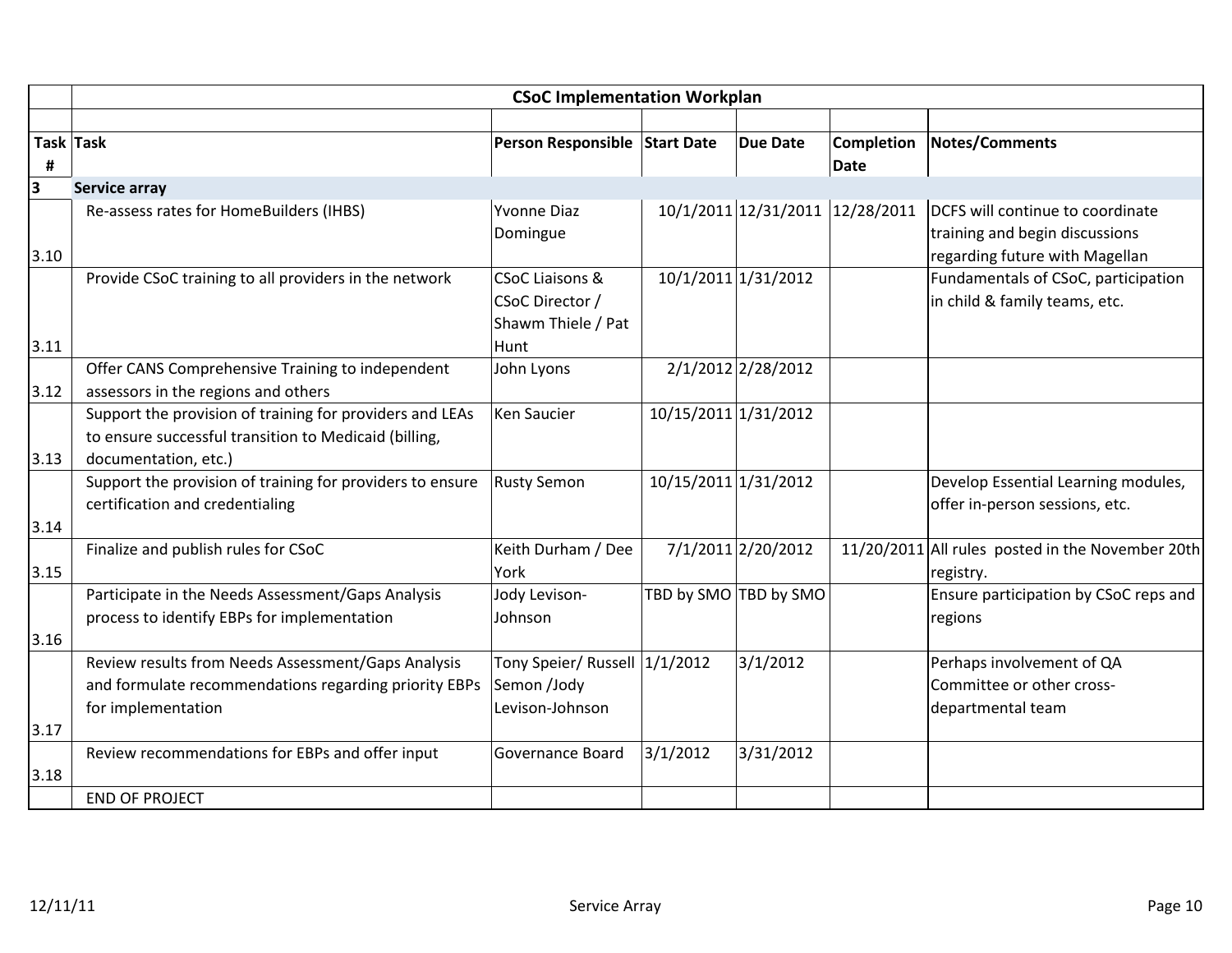|      | <b>CSoC Implementation Workplan</b>                        |                               |                    |                      |                   |                                                 |  |  |  |
|------|------------------------------------------------------------|-------------------------------|--------------------|----------------------|-------------------|-------------------------------------------------|--|--|--|
|      |                                                            |                               |                    |                      |                   |                                                 |  |  |  |
|      | Task Task                                                  | Person Responsible Start Date |                    | <b>Due Date</b>      | <b>Completion</b> | <b>Notes/Comments</b>                           |  |  |  |
| #    |                                                            |                               |                    |                      | <b>Date</b>       |                                                 |  |  |  |
| 4    | <b>Statewide Management Organization</b>                   |                               |                    |                      |                   |                                                 |  |  |  |
| 4.1  | <b>Issue SMO Request for Proposals</b>                     | Joe Comaty                    |                    | 4/1/2011 7/8/2011    | 7/8/2011          |                                                 |  |  |  |
| 4.2  | Vendor questions due to OBH                                | Joe Comaty                    |                    | 7/8/2011 7/15/2011   | 7/15/2011         |                                                 |  |  |  |
| 4.3  | Post answers to vendor questions                           | Joe Comaty                    |                    | 7/15/2011 7/29/2011  | 7/29/2011         |                                                 |  |  |  |
| 4.4  | Vendor Proposals due                                       | Joe Comaty                    |                    | 8/15/2011 8/15/2011  | 8/15/2011         |                                                 |  |  |  |
|      | Convene and facilitate proposal review committee to        | Joe Comaty                    |                    | 8/17/2011 8/26/2011  |                   | 8/25/2011 All departments to provide 3 reps for |  |  |  |
|      | score responses                                            |                               |                    |                      |                   | scoring, CSoC Director to participate           |  |  |  |
| 4.5  |                                                            |                               |                    |                      |                   |                                                 |  |  |  |
| 4.6  | SMO vendor selected and notified                           | Joe Comaty                    | 8/26/2011 9/6/2011 |                      | 9/1/2011          |                                                 |  |  |  |
|      | Elicit other department input to be used in vendor         | Joe Comaty                    |                    | 9/6/2011 9/30/2011   | 9/26/2011         |                                                 |  |  |  |
| 4.7  | contract negotiation                                       |                               |                    |                      |                   |                                                 |  |  |  |
|      | Contract in place with selected vendor                     | Joe Comaty                    |                    | 9/6/2011 9/30/2011   |                   | Contract signed, awaiting final                 |  |  |  |
|      |                                                            |                               |                    | 11/1/11              |                   | approval                                        |  |  |  |
| 4.8  |                                                            |                               |                    | 12/31/11             |                   |                                                 |  |  |  |
|      | Determine department information needs (data capture       | Jody Levison-                 |                    | 9/6/2011 14/30/2011  |                   | Work underway within QA Committee               |  |  |  |
|      | for key outcomes/indicators and other reporting needs)     | Johnson / Seth                |                    | 1/30/12              |                   | and IT implementation teams                     |  |  |  |
|      |                                                            | Kunen/Randy                   |                    |                      |                   |                                                 |  |  |  |
| 4.9  |                                                            | Lemoine                       |                    |                      |                   |                                                 |  |  |  |
|      | Finalize assessment processes for CSoC                     | Jody Levison-                 |                    | 9/6/2011 14/30/2011  |                   | Work delayed due to contract; work              |  |  |  |
|      |                                                            | Johnson / Shawn               |                    | 1/30/12              |                   | underway                                        |  |  |  |
|      |                                                            | Thiele / Pat Hunt /           |                    |                      |                   |                                                 |  |  |  |
| 4.10 |                                                            | <b>Rick Kamins</b>            |                    |                      |                   |                                                 |  |  |  |
|      | Finalize processes for eligibility determinations for CSoC | Jody Levison-                 |                    | 9/30/2011 12/31/2011 |                   | Use existing Operations Workgroup or            |  |  |  |
|      |                                                            | Johnson / Lisa                |                    |                      |                   | associated sub workgroups; build on             |  |  |  |
|      |                                                            | Longfellow / Shawn            |                    |                      |                   | eligibility roster work completed to            |  |  |  |
|      |                                                            | Thiele / Pat Hunt             |                    |                      |                   | date                                            |  |  |  |
| 4.11 |                                                            |                               |                    |                      |                   |                                                 |  |  |  |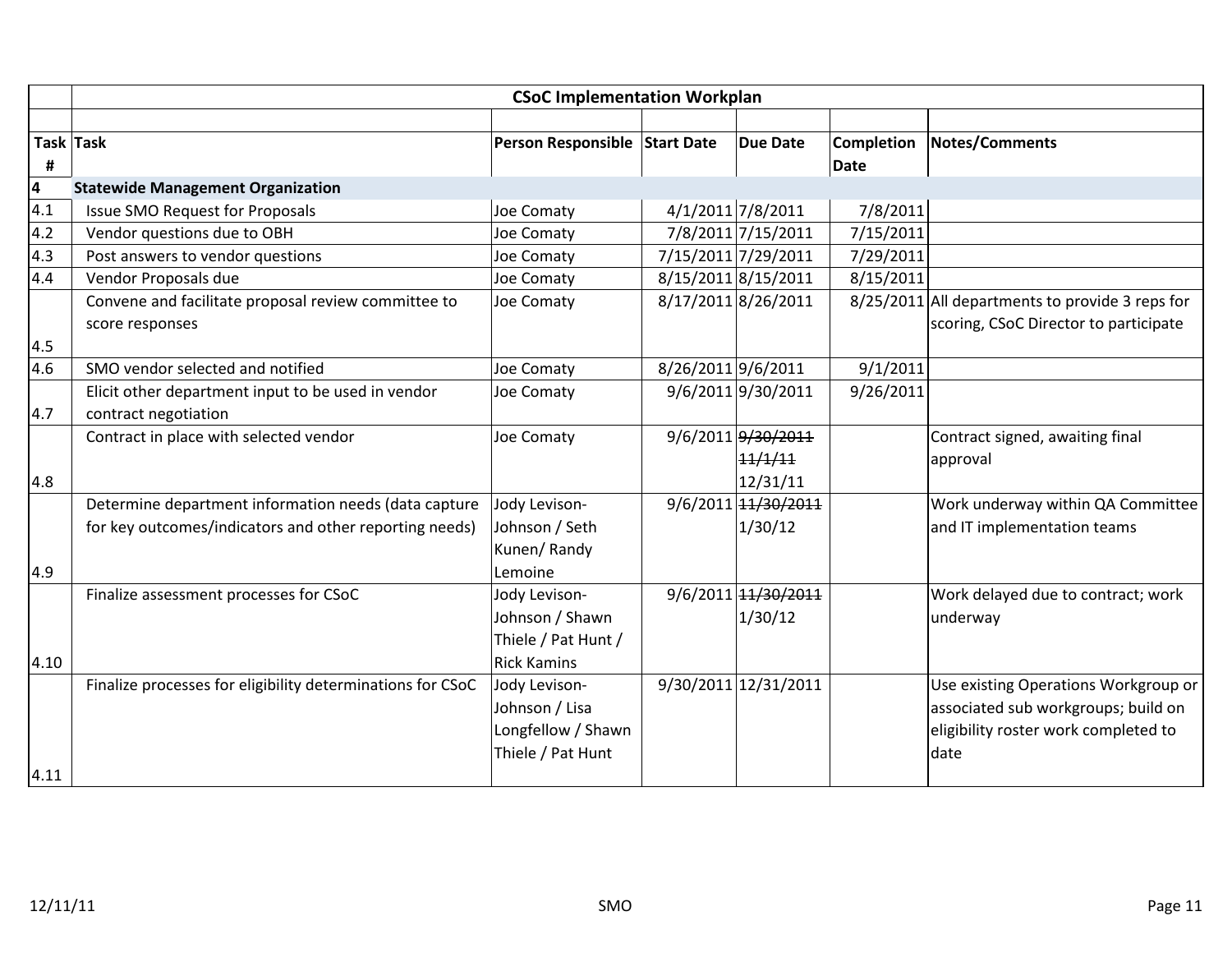|                | <b>CSoC Implementation Workplan</b>                                                                       |                                                                            |                      |                                   |                           |                                                                                                                         |  |  |
|----------------|-----------------------------------------------------------------------------------------------------------|----------------------------------------------------------------------------|----------------------|-----------------------------------|---------------------------|-------------------------------------------------------------------------------------------------------------------------|--|--|
|                |                                                                                                           |                                                                            |                      |                                   |                           |                                                                                                                         |  |  |
| Task Task<br>Ħ |                                                                                                           | Person Responsible Start Date                                              |                      | <b>Due Date</b>                   | <b>Completion</b><br>Date | Notes/Comments                                                                                                          |  |  |
| 4              | <b>Statewide Management Organization</b>                                                                  |                                                                            |                      |                                   |                           |                                                                                                                         |  |  |
|                | Finalize CSoC enrollment process including referral<br>process for Independent Evaluations, WAAs and FSOs | Jody Levison-<br>Johnson / Lisa<br>Longfellow / Shawn<br>Thiele / Pat Hunt |                      | 9/30/2011 12/31/2011              |                           | Use existing Operations Workgroup or<br>associated sub workgroups                                                       |  |  |
| 4.12           |                                                                                                           |                                                                            |                      |                                   |                           |                                                                                                                         |  |  |
| 4.13           | Determine process for data exchange (frequency,<br>methods)                                               | Randy<br>Lemoine/SMO                                                       | 11/30/2011 1/15/2012 |                                   |                           | Use existing Operations Workgroup or<br>associated sub workgroups                                                       |  |  |
|                | Ensure IT infrastructure is in place to meet department                                                   | SMO / Randy                                                                | 1/15/2012            | 2/28/2012                         |                           |                                                                                                                         |  |  |
| 4.14           | mandates/requirements                                                                                     | Lemoine                                                                    |                      |                                   |                           |                                                                                                                         |  |  |
| 4.15           | Finalize invoicing/payment processes for CSoC                                                             | <b>David McCants</b><br>/Departmental Reps<br>/ SMO                        |                      | 1/1/2012 1/31/2012                |                           | Finance Committee, Financial Stability<br>Workgroup, Operations Workgroup<br>involvement, build on work done to<br>date |  |  |
| 4.16           | Determine department reporting needs and finalize<br>process for reporting                                | Jody Levison-<br>Johnson / Shawn<br>Thiele / Pat Hunt                      |                      | 9/1/2011 1/31/2012                |                           | Work with department reps                                                                                               |  |  |
| 4.17           | Establish appropriate financial monitoring and controls                                                   | Cindy Rives / Tony<br>Speier                                               |                      | 11/1/2011 1/31/2012               |                           | Finance Committee, Financial Stability<br>Workgroup, Operations Workgroup<br>involvement                                |  |  |
| 4.18           | Train SMO staff in CSoC specific topics/information                                                       | Jody Levison-<br>Johnson                                                   |                      | 10/1/2011 12/31/2011<br>1/31/2012 |                           | Use developed training<br>modules/trainers                                                                              |  |  |
| 4.19           | Train SMO staff in CANS screening                                                                         | John Lyons                                                                 |                      | 2/1/2012 2/28/2012                |                           |                                                                                                                         |  |  |
|                | <b>END OF PROJECT</b>                                                                                     |                                                                            |                      |                                   |                           |                                                                                                                         |  |  |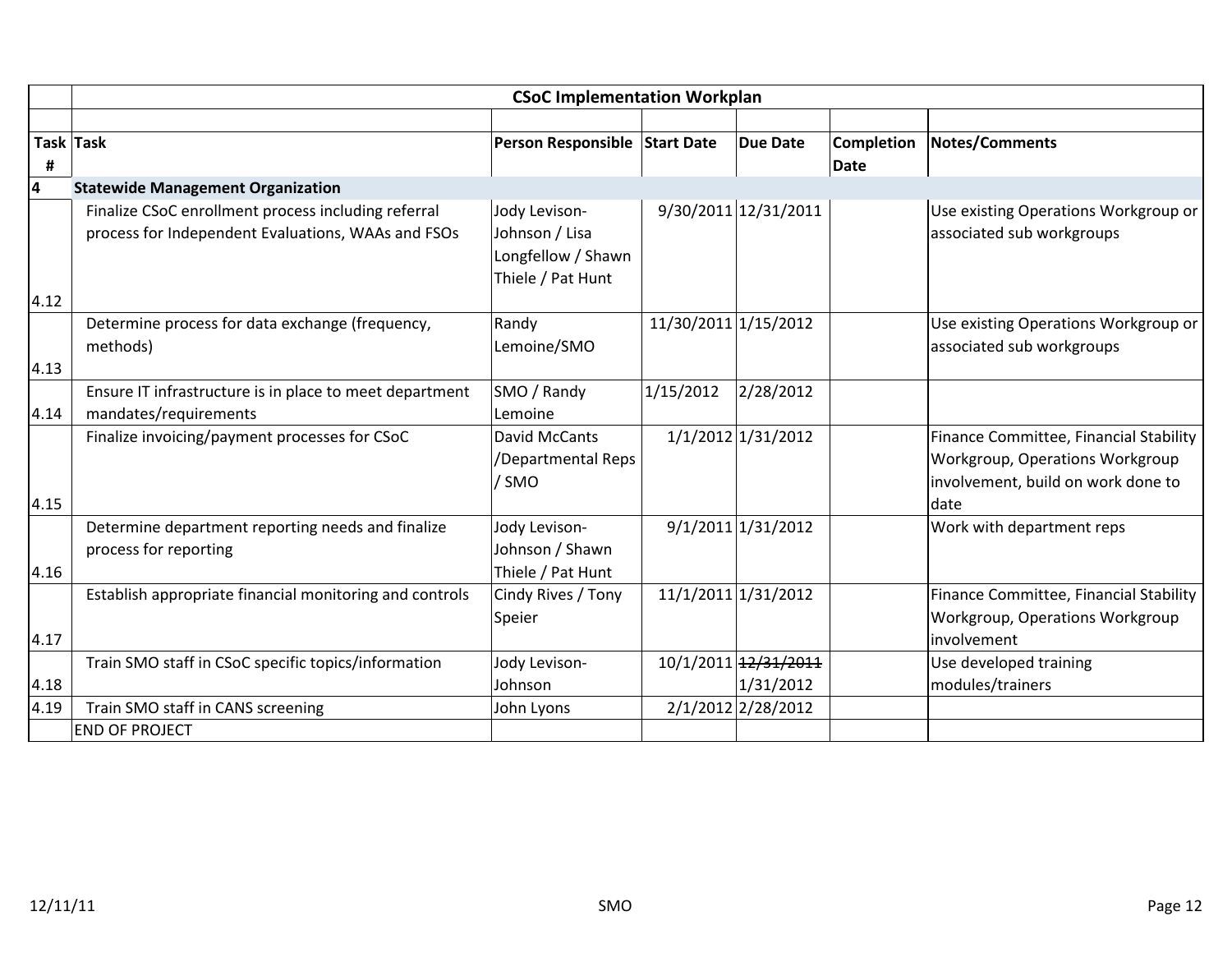|                  | <b>CSoC Implementation Workplan</b>                     |                               |                      |                      |                   |                                              |  |  |  |
|------------------|---------------------------------------------------------|-------------------------------|----------------------|----------------------|-------------------|----------------------------------------------|--|--|--|
|                  |                                                         |                               |                      |                      |                   |                                              |  |  |  |
|                  | Task Task                                               | Person Responsible Start Date |                      | <b>Due Date</b>      | <b>Completion</b> | <b>Notes/Comments</b>                        |  |  |  |
| #                |                                                         |                               |                      |                      | Date              |                                              |  |  |  |
| 5                | <b>Training</b>                                         |                               |                      |                      |                   |                                              |  |  |  |
| $\overline{5.1}$ | Identify potential training topics and audiences        | Janice Zube                   | 6/15/2011            | 8/31/2011            | 8/31/2011         |                                              |  |  |  |
|                  | Prioritize training topics                              | Janice Zube                   | 8/31/2011            | 9/16/2011            |                   | 9/9/2011 Obtain input from Governance Board, |  |  |  |
| 5.2              |                                                         |                               |                      |                      |                   | <b>CSoC Team and others</b>                  |  |  |  |
|                  | Prioritize audiences                                    | Janice Zube                   | 9/16/2011            | 9/30/2011            | Ongoing           | Obtain input from Governance Board,          |  |  |  |
| 5.3              |                                                         |                               |                      | 10/21/11             |                   | <b>CSoC Team and others</b>                  |  |  |  |
|                  | Develop specific training plan to address immediate     | Janice Zube                   | 10/1/2011            | $10/31/2011$ Ongoing |                   | Obtain input from Governance Board,          |  |  |  |
|                  | needs (including topics, trainers, audiences, dates)    |                               |                      |                      |                   | <b>CSoC Team and others</b>                  |  |  |  |
| 5.4              |                                                         |                               |                      |                      |                   |                                              |  |  |  |
|                  | Develop and deliver CSoC Fundamentals training to state | Janice Zube                   | 10/1/2011            | 11/30/2011 Ongoing   |                   | Training for DOE and DCFS underway           |  |  |  |
| 5.5              | department staff                                        |                               |                      |                      |                   |                                              |  |  |  |
|                  | Develop and deliver CSoC Fundamentals training to       | Janice Zube                   | 11/30/2011 1/31/2012 |                      |                   |                                              |  |  |  |
| 5.6              | provider network                                        |                               |                      |                      |                   |                                              |  |  |  |
|                  | Develop and deliver training on service                 | Keith Durham / Ken            |                      | 10/1/2011 1/31/2012  |                   |                                              |  |  |  |
| 5.7              | definitions/authorities for providers                   | Saucier                       |                      |                      |                   |                                              |  |  |  |
|                  | Develop and deliver training on referral/authorization  | SMO                           |                      | 2/1/2012 2/28/2012   |                   | Subject to change based on SMO plan          |  |  |  |
| 5.8              | processes                                               |                               |                      |                      |                   |                                              |  |  |  |
|                  | Develop and deliver training on billing practices       | SMO                           |                      | 2/1/2012 2/28/2012   |                   | Subject to change based on SMO plan          |  |  |  |
| 5.9              |                                                         |                               |                      |                      |                   |                                              |  |  |  |
|                  | Offer Wraparound Orientation sessions for all regions   | Kim Estep                     |                      | 1/1/2012 1/31/2012   |                   |                                              |  |  |  |
|                  |                                                         | (Innovations                  |                      |                      |                   |                                              |  |  |  |
| 5.10             |                                                         | Institute)                    |                      |                      |                   |                                              |  |  |  |
|                  | Offer Wraparound Facilitation, Family Support           | Kim Estep                     |                      | 2/1/2012 2/28/2012   |                   |                                              |  |  |  |
|                  | Organization and Community Fundamentals training for    | (Innovations                  |                      |                      |                   |                                              |  |  |  |
| 5.11             | all regions                                             | Institute)                    |                      |                      |                   |                                              |  |  |  |
|                  | Offer CANS training for WAAs, FSOs and                  | John Lyons                    |                      | 2/1/2012 2/28/2012   |                   |                                              |  |  |  |
| 5.12             | Agency/Community partners                               |                               |                      |                      |                   |                                              |  |  |  |
|                  | Offer introductory Cultural and Linguistic Competence   | Vivian Jackson                |                      | 2/1/2012 2/28/2012   |                   |                                              |  |  |  |
|                  | training for all regions                                | (Georgetown                   |                      | 4/30/12              |                   |                                              |  |  |  |
| 5.13             |                                                         | University)                   |                      |                      |                   |                                              |  |  |  |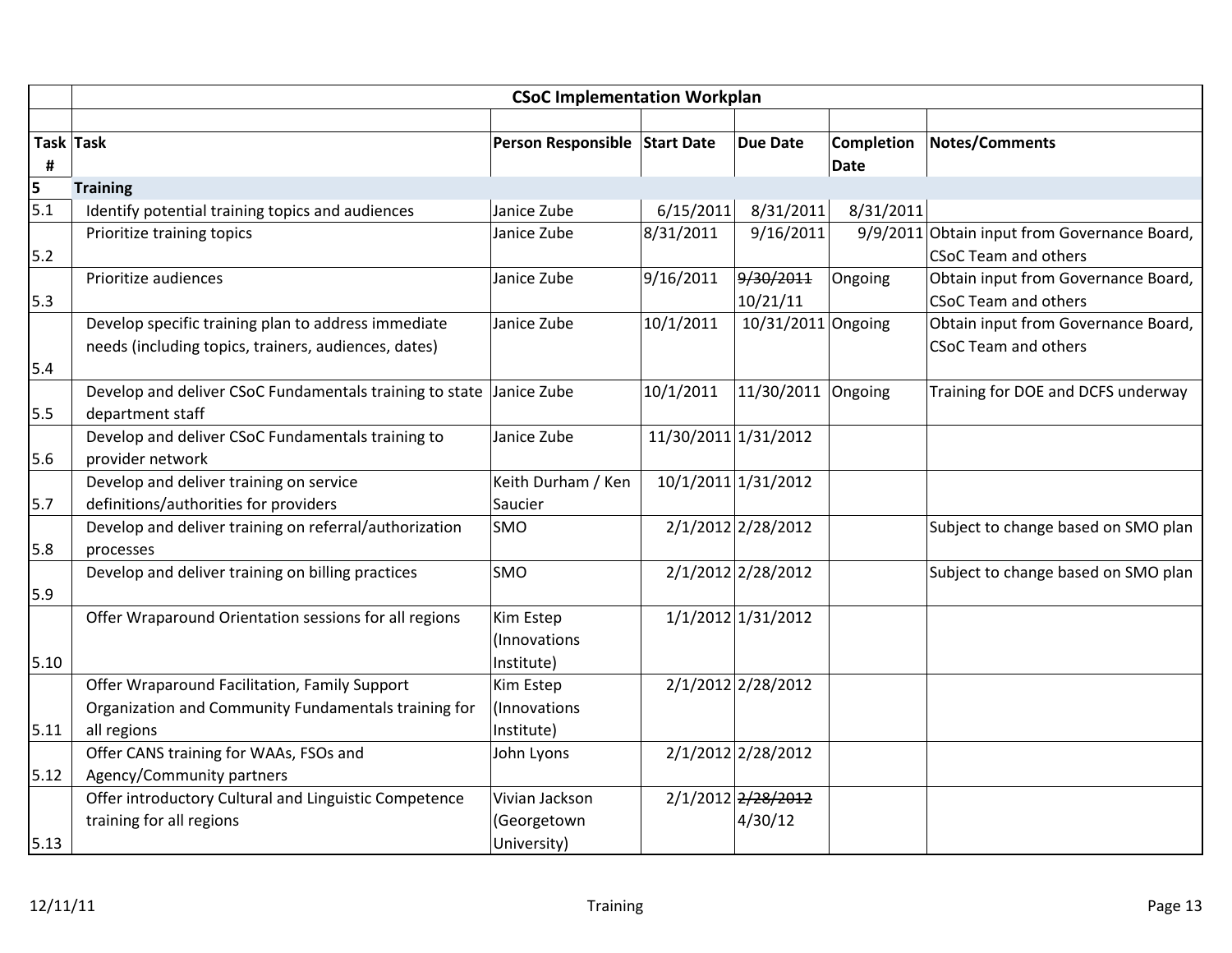|      | <b>CSoC Implementation Workplan</b>                                       |                               |          |                     |                   |                                         |  |  |
|------|---------------------------------------------------------------------------|-------------------------------|----------|---------------------|-------------------|-----------------------------------------|--|--|
|      |                                                                           |                               |          |                     |                   |                                         |  |  |
|      | Task Task                                                                 | Person Responsible Start Date |          | Due Date            | <b>Completion</b> | <b>Notes/Comments</b>                   |  |  |
| #    |                                                                           |                               |          |                     | Date              |                                         |  |  |
| 15   | <b>Training</b>                                                           |                               |          |                     |                   |                                         |  |  |
|      | Provide initial training to Local Coordinating Councils and CSoC Liaisons |                               |          | 1/1/2012 3/31/2012  |                   |                                         |  |  |
| 5.14 | <b>Community Teams</b>                                                    |                               |          |                     |                   |                                         |  |  |
|      | Conduct ongoing needs assessment process to identify                      | CSoC Liaisons                 | 3/1/2012 | $6/30/2012$ Ongoing |                   |                                         |  |  |
| 5.15 | ongoing training needs                                                    |                               |          |                     |                   |                                         |  |  |
|      | Develop capacity and capability within state to deliver                   | Jody Levison-                 | 1/1/2012 | $6/30/2012$ Ongoing |                   | At outset of Innovations contract       |  |  |
|      | ongoing Wraparound/FSO training and coaching                              | Johnson / Marlene             |          |                     |                   | begin to identify within State capacity |  |  |
|      |                                                                           | Matarese                      |          |                     |                   | for ongoing training and coaching       |  |  |
| 5.16 |                                                                           |                               |          |                     |                   |                                         |  |  |
|      | <b>END OF PROJECT</b>                                                     |                               |          |                     |                   |                                         |  |  |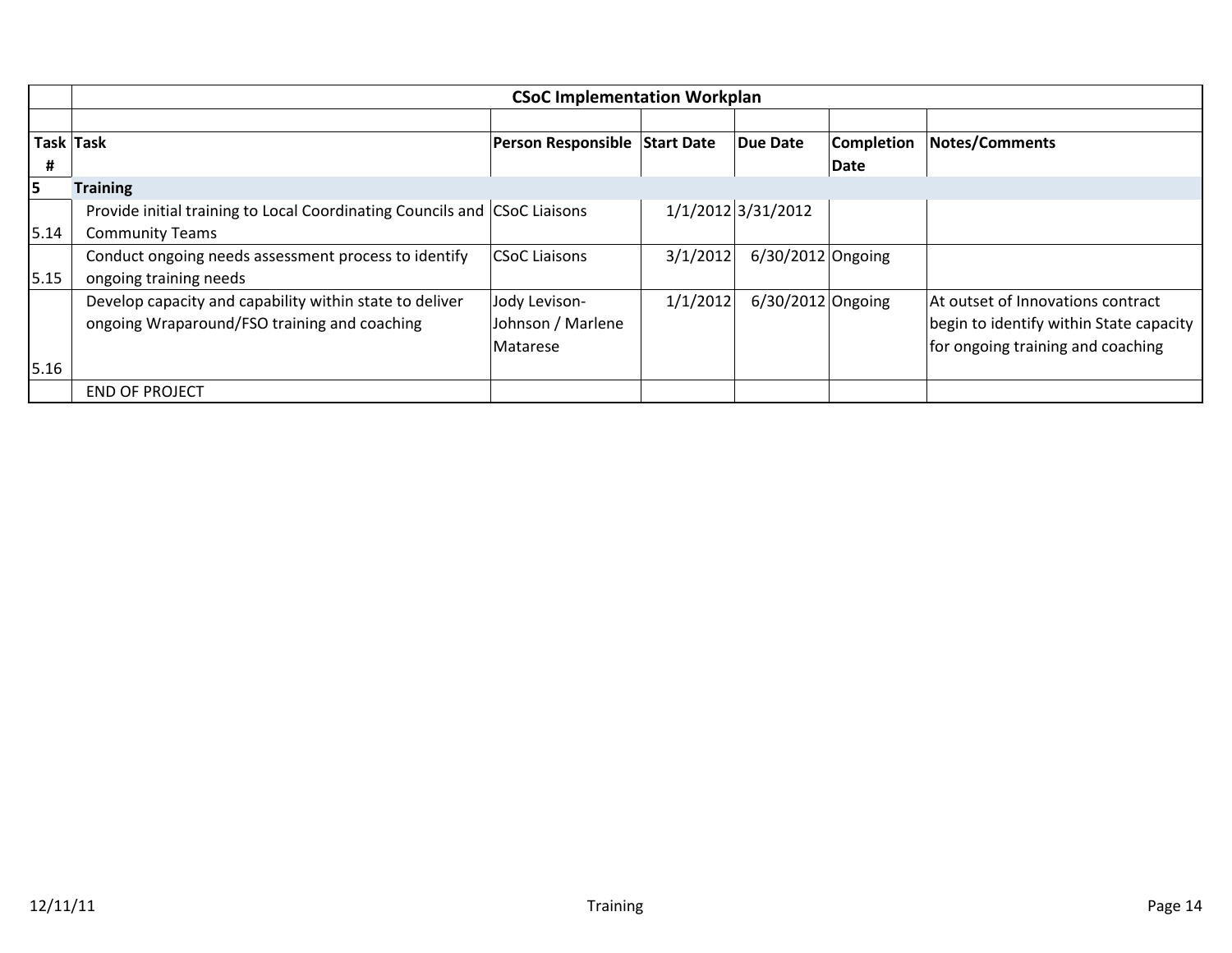|     | <b>CSoC Implementation Workplan</b>                                                                                                                                                          |                                                                                  |                      |                             |                           |                                                                                               |  |  |
|-----|----------------------------------------------------------------------------------------------------------------------------------------------------------------------------------------------|----------------------------------------------------------------------------------|----------------------|-----------------------------|---------------------------|-----------------------------------------------------------------------------------------------|--|--|
|     |                                                                                                                                                                                              |                                                                                  |                      |                             |                           |                                                                                               |  |  |
| #   | Task Task                                                                                                                                                                                    | Person Responsible Start Date                                                    |                      | <b>Due Date</b>             | Completion<br><b>Date</b> | <b>Notes/Comments</b>                                                                         |  |  |
| 6   | <b>Cross-Departmental Collaboration</b>                                                                                                                                                      |                                                                                  |                      |                             |                           |                                                                                               |  |  |
| 6.1 | Conduct bi-weekly meetings with Executive Team or<br>others as determined by department to assist<br>departments with identification of internal procedures<br>that will be impacted by CSoC | <b>CSoC Liaisons &amp;</b><br><b>CSoC Director</b>                               |                      | 7/1/2011 10/31/2011 Ongoing |                           | Director to attend on a monthly basis                                                         |  |  |
|     | Develop department-specific workplans for CSoC<br>implementation activities                                                                                                                  | <b>CSoC Liaisons with</b><br>Department Exec<br>Team & other<br>department staff |                      | 9/1/2011 10/31/2011         | Ongoing                   |                                                                                               |  |  |
| 6.2 |                                                                                                                                                                                              |                                                                                  |                      |                             |                           |                                                                                               |  |  |
|     | Ensure collaboration and communication across<br>departments to assign any identified issues to proper<br>group or person                                                                    | <b>CSoC Liaisons &amp;</b><br><b>CSoC Director</b>                               |                      | 9/1/2011 11/30/2011 Ongoing |                           | Communications Summit held with all<br>departments; communications plans<br>under development |  |  |
| 6.3 |                                                                                                                                                                                              |                                                                                  |                      |                             |                           |                                                                                               |  |  |
| 6.4 | Report identified issues needing policy level intervention<br>to the Governance Board                                                                                                        | Jody Levison-<br>Johnson                                                         | 10/31/2011 6/30/2012 |                             | Ongoing                   |                                                                                               |  |  |
| 6.5 | Resolve policy level issues                                                                                                                                                                  | <b>State Governance</b><br>Board                                                 | 10/31/2011 6/30/2012 |                             | Ongoing                   |                                                                                               |  |  |
|     | Conduct monthly meetings with department Executive<br>Teams to ensure effective communication                                                                                                | <b>CSoC Director</b>                                                             |                      | 7/1/2011 6/30/2012          | Ongoing                   |                                                                                               |  |  |
| 6.6 |                                                                                                                                                                                              |                                                                                  |                      |                             |                           |                                                                                               |  |  |
|     | Elicit feedback from State Governance Board members                                                                                                                                          | <b>DHH Deputy</b>                                                                |                      | 11/1/2011 12/2/2011         |                           | Will be ongoing                                                                               |  |  |
| 6.7 | on CSoC Director performance                                                                                                                                                                 | Secretary                                                                        |                      |                             |                           |                                                                                               |  |  |
|     | <b>END OF PROJECT</b>                                                                                                                                                                        |                                                                                  |                      |                             |                           |                                                                                               |  |  |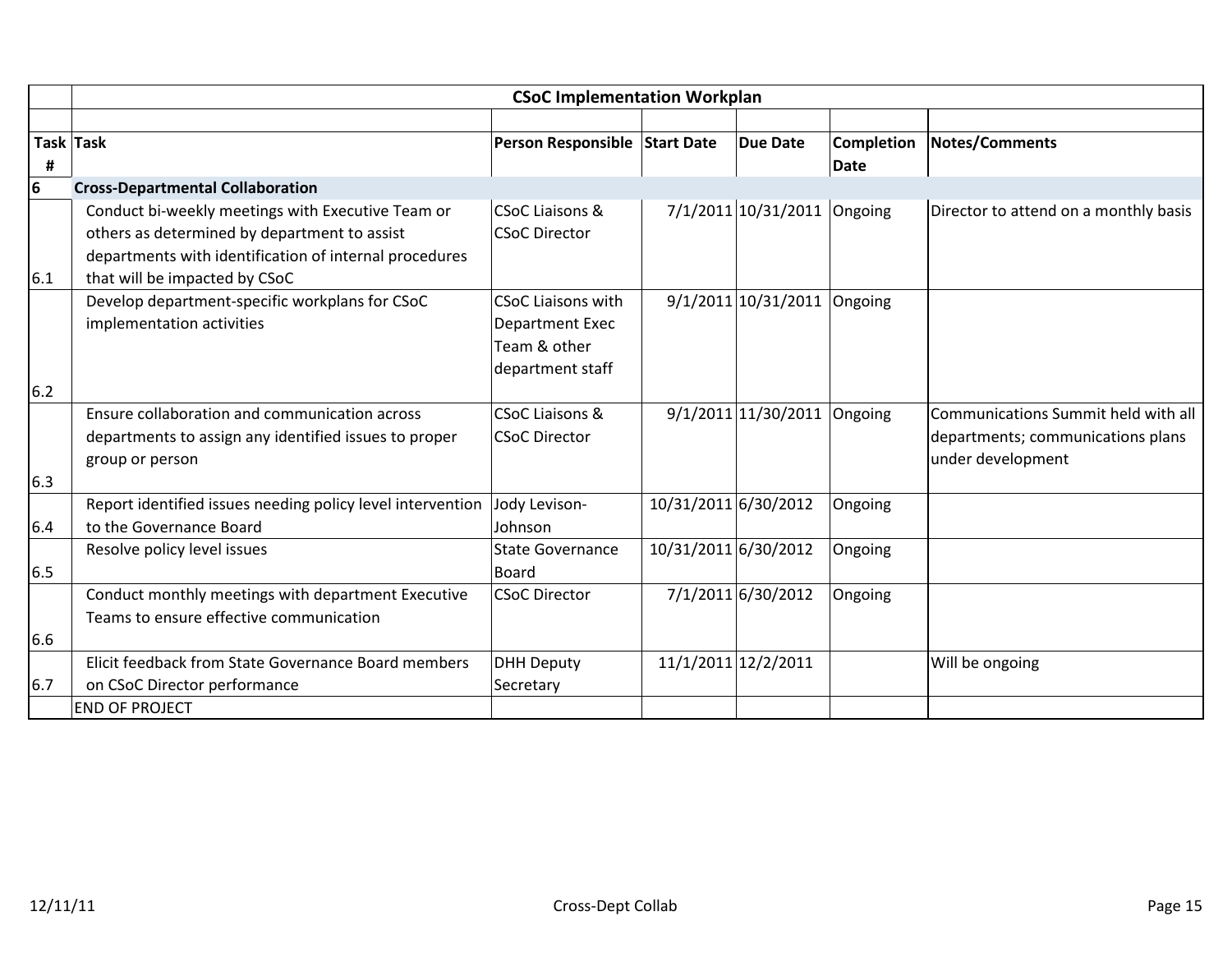|                | <b>CSoC Implementation Workplan</b>                      |                                          |                       |                       |                   |                                          |  |  |  |
|----------------|----------------------------------------------------------|------------------------------------------|-----------------------|-----------------------|-------------------|------------------------------------------|--|--|--|
|                |                                                          |                                          |                       |                       |                   |                                          |  |  |  |
|                | Task Task                                                | Person Responsible Start Date            |                       | <b>Due Date</b>       | <b>Completion</b> | Notes/Comments                           |  |  |  |
| #              |                                                          |                                          |                       |                       | Date              |                                          |  |  |  |
| $\overline{7}$ | <b>Family &amp; Youth Voice</b>                          |                                          |                       |                       |                   |                                          |  |  |  |
|                | Develop Family Lead role/responsibilities for CSoC Team  | Jody Levison-                            |                       | 7/1/2011 7/15/2011    | 7/15/2011         |                                          |  |  |  |
| 7.1            |                                                          | Johnson                                  |                       |                       |                   |                                          |  |  |  |
|                | Work with OBH Human Resources to develop Family          | Jody Levison-                            |                       | 8/1/2011 8/15/2011    | 8/8/2011          |                                          |  |  |  |
| 7.2            | Lead job description                                     | Johnson                                  |                       |                       |                   |                                          |  |  |  |
|                | Recruit and Hire CSoC Family Lead                        | Jody Levison-                            |                       | 8/15/2011 10/15/2011  |                   | 11/21/2011 Family Lead position accepted |  |  |  |
|                |                                                          | Johnson                                  |                       | 11/30/11              |                   | 11/21/11. Shawn Herbert begins on        |  |  |  |
| 7.3            |                                                          |                                          |                       |                       |                   | 12/12/11.                                |  |  |  |
|                | Establish partnership with LA Federation of Families for | Jody Levison-                            |                       | 8/29/2011 9/30/2011   | 8/29/2011         |                                          |  |  |  |
|                | Children's Mental Health and emerging LA Youth MOVE      | Johnson                                  |                       |                       |                   |                                          |  |  |  |
| 7.4            | Chapter                                                  |                                          |                       |                       |                   |                                          |  |  |  |
|                | Develop SCC Charter that defines purpose, roles and      | Shawn Herbert                            |                       | 10/15/2011 14/30/2011 |                   | Vet through FSO workgroup and            |  |  |  |
|                | responsibilities                                         |                                          |                       | 1/30/12               |                   | regional FSOs; timeline extended to      |  |  |  |
|                |                                                          |                                          |                       |                       |                   | allow Family Lead to assume              |  |  |  |
| 7.5            |                                                          |                                          |                       |                       |                   | responsibility                           |  |  |  |
|                | Form partnerships with other youth empowerment           | Shawn Herbert                            | 8/1/2011              | 11/30/2011            |                   | Ex: LYLAC, LA chapter of Youth MOVE,     |  |  |  |
|                | programs/organizations as means to develop youth voice   |                                          | 11/30/2011 2/28/2012  |                       |                   | <b>AMIKids</b>                           |  |  |  |
| 7.6            | in the CSoC                                              |                                          |                       |                       |                   |                                          |  |  |  |
|                | Begin recruitment for Statewide Coordinating Council     | Shawn Herbert                            | 11/30/2011 11/30/2011 |                       |                   | Meeting of members of SCC/FSO            |  |  |  |
|                | (SCC)                                                    |                                          | 1/1/2012              | 2/28/2012             |                   | workgroups will be held on 12/15/11      |  |  |  |
|                |                                                          |                                          |                       |                       |                   | to review prior plans and make           |  |  |  |
|                |                                                          |                                          |                       |                       |                   | recommendations for changes, if          |  |  |  |
| 7.7            |                                                          |                                          |                       |                       |                   | needed.                                  |  |  |  |
| 7.8            | Develop draft SCC charter and bylaws                     | Shawn Herbert                            |                       | 11/30/2011 12/31/2011 |                   |                                          |  |  |  |
|                | Hold initial SCC meeting                                 | Shawn Herbert                            | 1/1/2012              | 1/31/2012             |                   |                                          |  |  |  |
| 7.9            |                                                          |                                          | 2/1/2012              | 2/28/2012             |                   |                                          |  |  |  |
|                | Work with FSOs to develop family and peer support        | Shawn Herbert / Pat 40/15/2011 1/31/2012 |                       |                       |                   |                                          |  |  |  |
| 7.10           | services                                                 | Hunt                                     | 11/30/11              |                       |                   |                                          |  |  |  |
|                | Partner with FSOs to develop family & youth leadership   | Shawn Herbert / Pat                      |                       | 1/1/2012 1/31/2012    |                   |                                          |  |  |  |
| 7.11           | training                                                 | Hunt                                     |                       |                       |                   |                                          |  |  |  |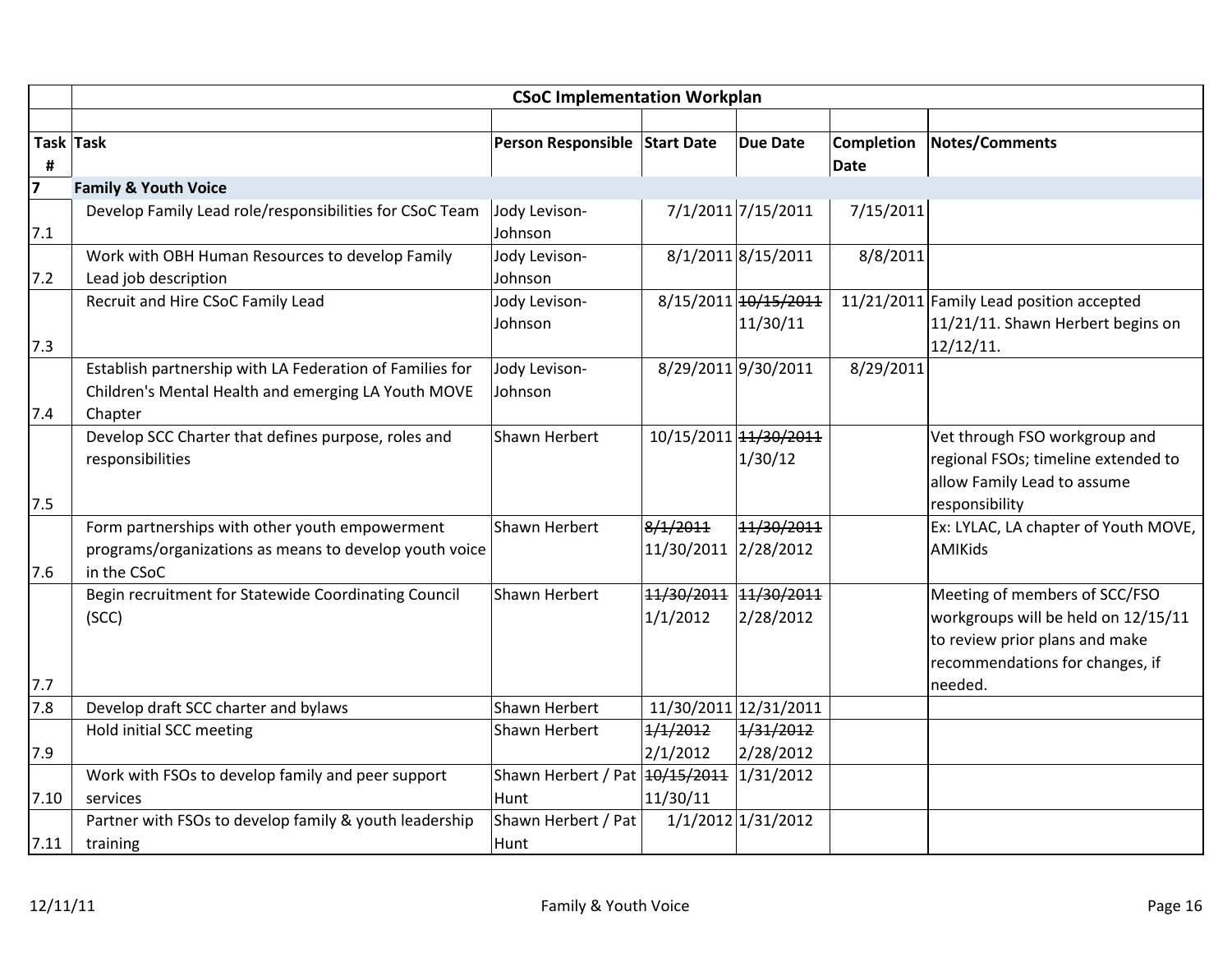|           | <b>CSoC Implementation Workplan</b> |                               |  |          |      |                                  |  |  |
|-----------|-------------------------------------|-------------------------------|--|----------|------|----------------------------------|--|--|
|           |                                     |                               |  |          |      |                                  |  |  |
| Task Task |                                     | Person Responsible Start Date |  | Due Date |      | <b>Completion Notes/Comments</b> |  |  |
|           |                                     |                               |  |          | Date |                                  |  |  |
|           | <b>Family &amp; Youth Voice</b>     |                               |  |          |      |                                  |  |  |
|           | <b>END OF PROJECT</b>               |                               |  |          |      |                                  |  |  |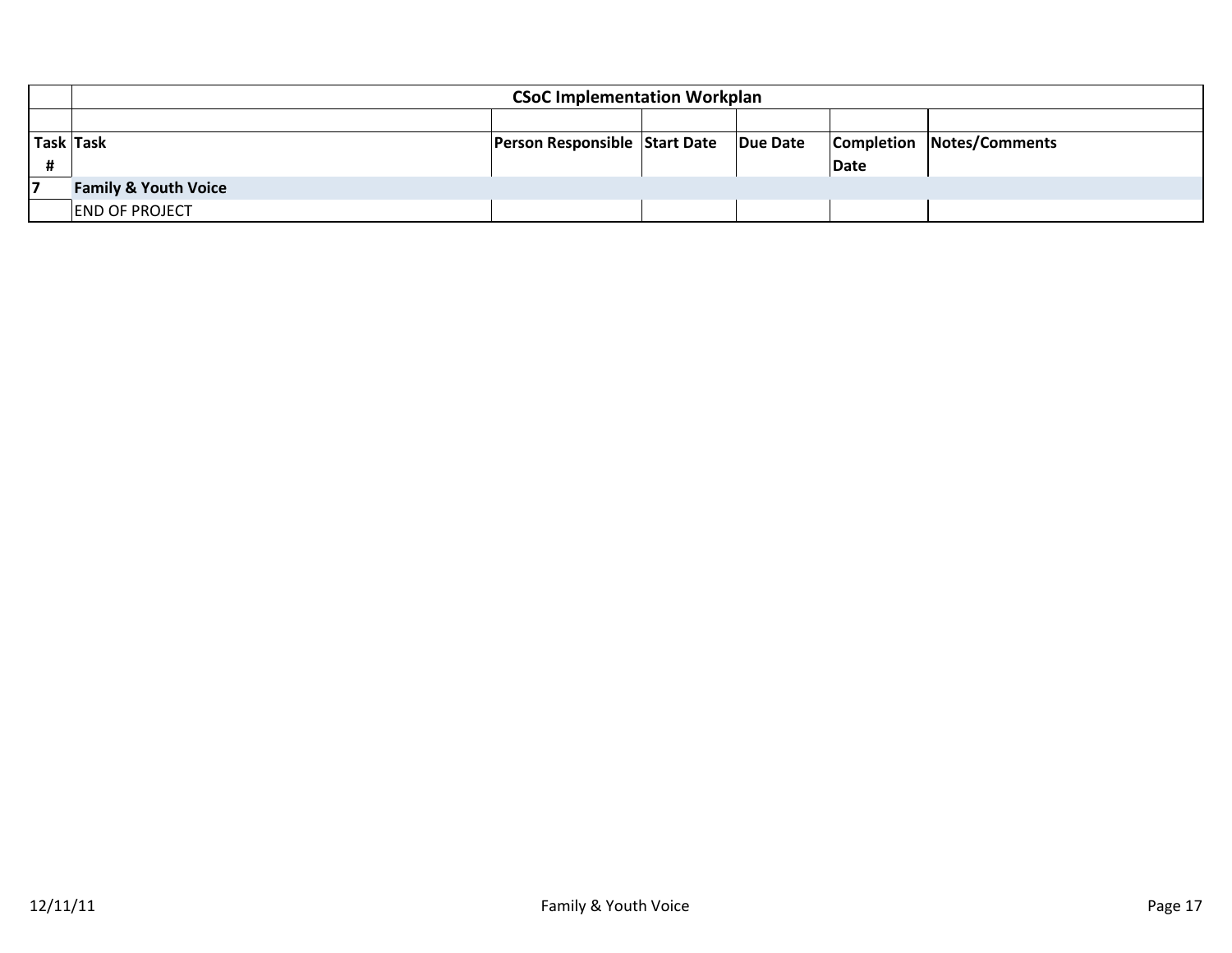|                       | <b>CSoC Implementation Workplan</b>                                                                     |                                                                    |                    |                                  |                           |                                                                                                                                                      |  |  |
|-----------------------|---------------------------------------------------------------------------------------------------------|--------------------------------------------------------------------|--------------------|----------------------------------|---------------------------|------------------------------------------------------------------------------------------------------------------------------------------------------|--|--|
| <b>Task Task</b><br># |                                                                                                         | Person Responsible Start Date                                      |                    | <b>Due Date</b>                  | <b>Completion</b><br>Date | <b>Notes/Comments</b>                                                                                                                                |  |  |
| 8                     | <b>Communications</b>                                                                                   |                                                                    |                    |                                  |                           |                                                                                                                                                      |  |  |
| 8.1                   | Identify initial communications priorities                                                              | <b>State Governance</b><br><b>Board</b>                            |                    | 5/1/2011 7/8/2011                |                           | 7/8/2011 Also based on work done by<br><b>Communications Workgroup</b>                                                                               |  |  |
|                       | Meet with DHH Bureau of Media & Communications<br>regarding CSoC communication needs                    | Jody Levison-<br>Johnson                                           |                    | 7/26/2011 7/26/2011              | 7/26/2011                 |                                                                                                                                                      |  |  |
| 8.2<br>8.3            | Formulate initial recommendations for communication<br>activities                                       | Lisa Faust /<br>Jody Levison-<br>Johnson                           | 7/26/2011 8/4/2011 |                                  | 8/4/2011                  |                                                                                                                                                      |  |  |
| 8.4                   | Present initial communications recommendations to<br>Governance Board for review and approval           | Lisa Faust /<br>Jody Levison-<br>Johnson                           |                    | 8/5/2011 8/5/2011                | 8/5/2011                  |                                                                                                                                                      |  |  |
| 8.5                   | Develop next steps based on input and decisions from<br>Governance Board                                | Lisa Faust /<br>Jody Levison-<br>Johnson                           |                    | 8/8/2011 8/15/2011               |                           | 8/31/2011 Ensure adequate attention to<br>outreach to Legislators                                                                                    |  |  |
| 8.6                   | Develop and execute contract for Communications<br>contractor                                           | Lisa Faust /<br>Jody Levison-<br>Johnson                           |                    | 8/15/2011 9/15/2011              |                           | 9/30/2011 Initial meeting with contractor held<br>9/8/11                                                                                             |  |  |
| 8.7                   | Hold session with Governance Board members and<br>Communications contractor to gain input into approach | Lisa Faust /<br>Jody Levison-<br>Johnson                           |                    | $9/16/2011$ 10/15/2011           | 9/30/2011                 |                                                                                                                                                      |  |  |
| 8.8                   | Work with Communications contractor to develop<br>communications plan                                   | Lisa Faust /<br>Jody Levison-<br>Johnson / Yvonne<br>Diaz Domingue |                    | 10/15/2011 10/31/2011<br>ongoing |                           | 12/11/2011 Draft plan to be presented to<br>Governance Board 12/16                                                                                   |  |  |
| 8.9                   | Develop more specific workplan based on approved<br><b>Communications Plan</b>                          | <b>Yvonne Diaz</b><br>Domingue                                     | 1/1/2012           | 1/30/2012                        |                           | Once plan approved by GB, work with<br><b>OBH Communications Implementation</b><br>team and other departments to<br>develop more concrete activities |  |  |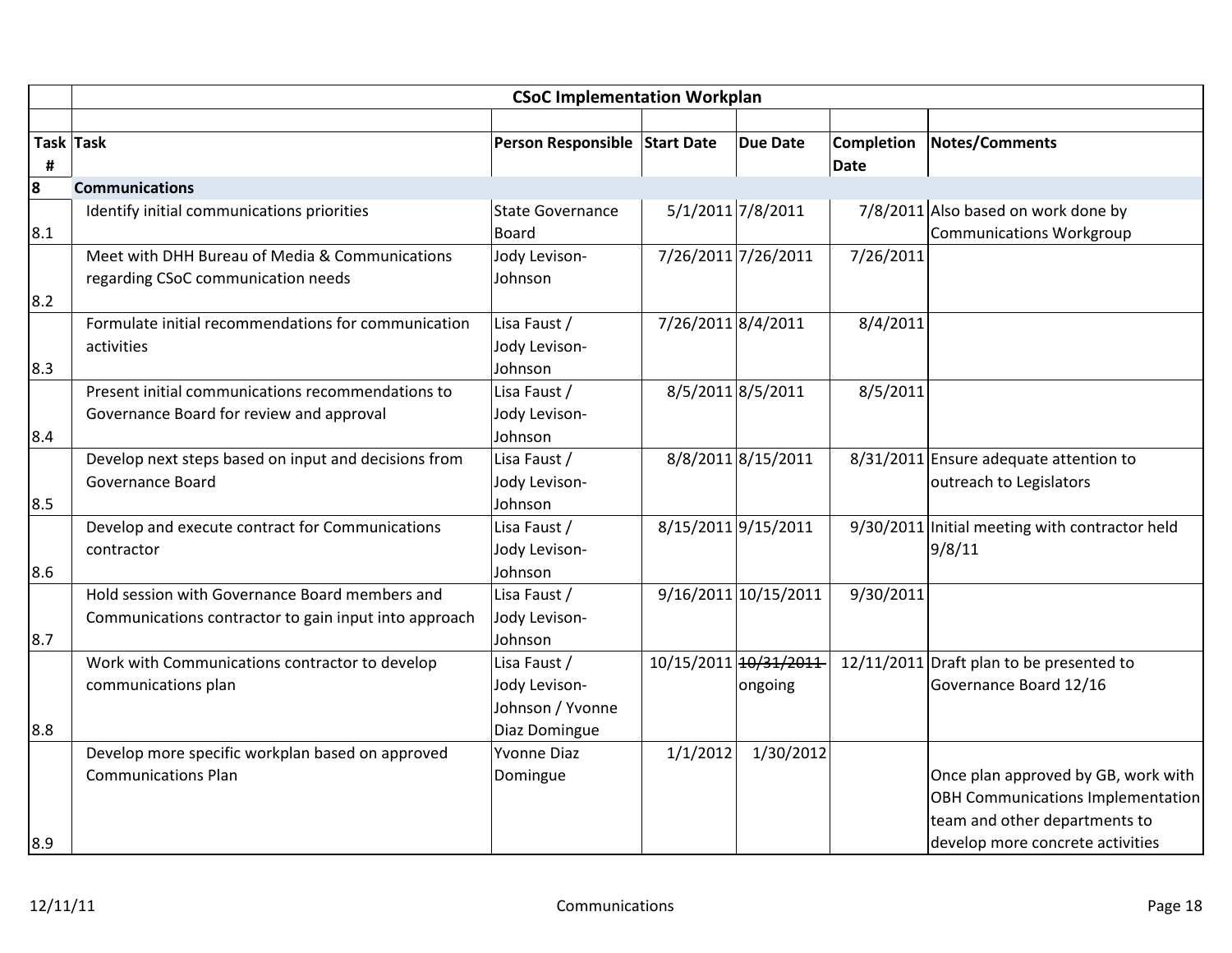|           | <b>CSoC Implementation Workplan</b> |                                      |  |          |      |                                  |  |  |
|-----------|-------------------------------------|--------------------------------------|--|----------|------|----------------------------------|--|--|
|           |                                     |                                      |  |          |      |                                  |  |  |
| Task Task |                                     | <b>Person Responsible Start Date</b> |  | Due Date |      | <b>Completion Notes/Comments</b> |  |  |
|           |                                     |                                      |  |          | Date |                                  |  |  |
| 18        | <b>Communications</b>               |                                      |  |          |      |                                  |  |  |
|           | <b>END OF PROJECT</b>               |                                      |  |          |      |                                  |  |  |